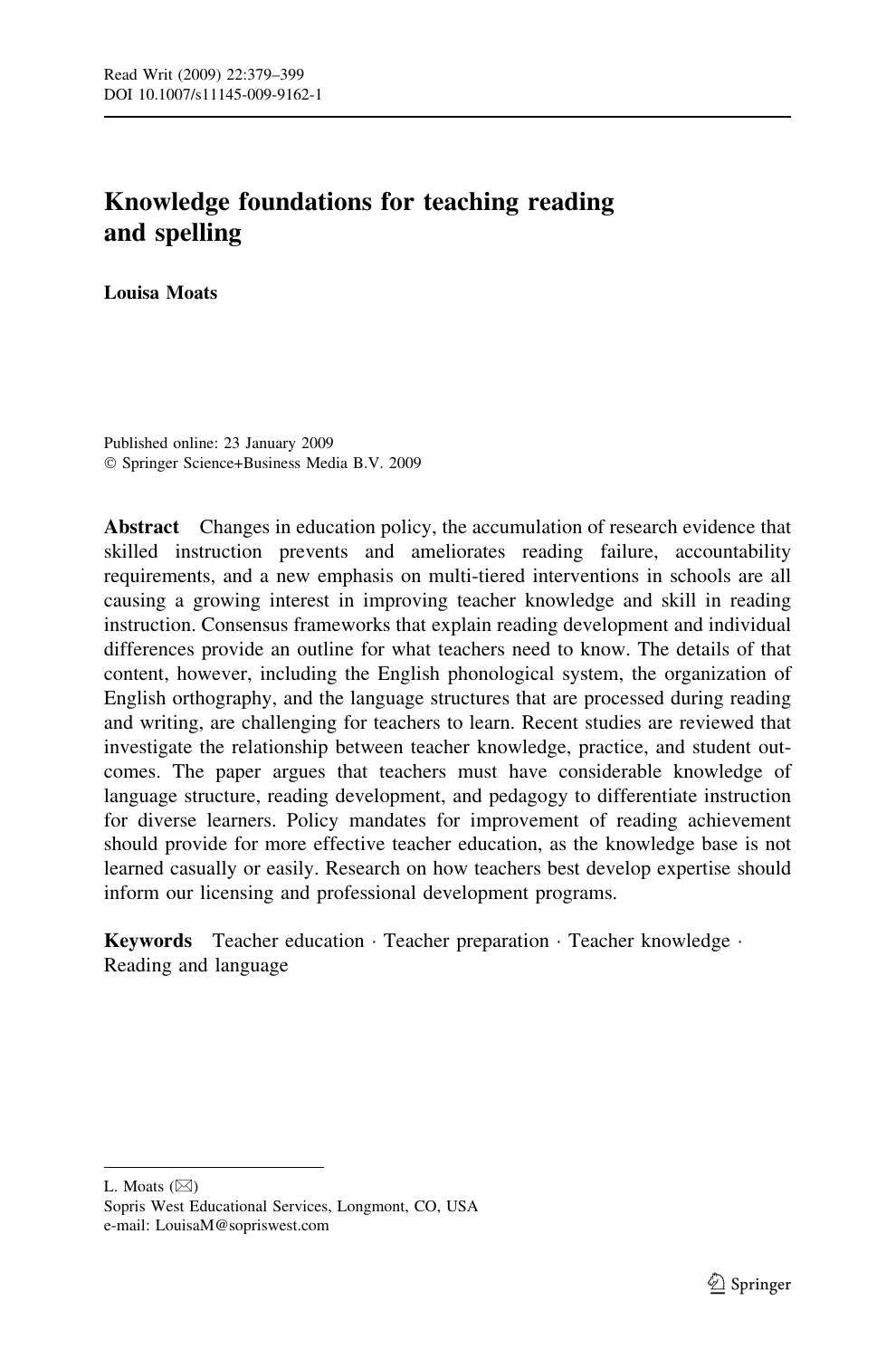## Why teacher preparation for reading instruction is of growing interest to researchers

Recent changes in education policy

Over the past few decades, the efforts of researchers to understand reading development, reading problems, and reading instruction have redirected educational policy in the United States at many levels. The Reading First program of the No Child Left Behind Act of 2001 (PL 107–110, 115 Stat. 1425, 20 U.S.C. § 6301 et seq.) for example, provided funds for the development of quality teachers who can provide direct, explicit, systematic teaching of reading and to primary grade children. The Reading First program extended provisions of the Reading Excellence Act of 1998 (PL 105–277, 112 Stat. 2681–337, 2681–393, 20 U.S.C. § 6661a et seq.). Five essential components of effective reading instruction, explicitly enumerated in the Report of the National Reading Panel (McCardle & Chhabra, [2004;](#page-19-0) National Institutes of Child Health and Human Development, [2000](#page-19-0)) have provided the content framework for many advisories, guidelines, and policies adopted by states and are required in programs funded by the federal Reading First legislation. The five essential components of instruction include phoneme awareness; phonics, word study and spelling; reading fluency; vocabulary; and text comprehension (The Partnership for Reading, [2003](#page-20-0)). While this may be too limited a list for many experts, its inclusion of phoneme awareness and word-level reading skills implies that teachers must know about the structure of language at the sub-lexical level and at the level of semantic organization and discourse structure (Snow, Griffin, & Burns, [2005](#page-19-0)).

Evidence that instruction matters

Research has also accumulated that documents the obvious: Schooling, in addition to family background and parents' support of education, is a powerful determiner of children's academic growth and life outcomes (Hess, Rotherham, & Walsh, [2004\)](#page-18-0). Policies requiring informed reading instruction are founded on considerable evidence that competent teaching will alleviate or reduce the severity and consequences of reading failure (Blachman et al., [2004](#page-17-0); Denton, Foorman, & Mathes, [2003](#page-18-0); Foorman et al., [2006;](#page-18-0) Mathes et al., [2005](#page-19-0); Vellutino et al., [1996](#page-20-0)). This is especially true in high risk populations, including second language learners, children of poverty, and children with dyslexia, who are most dependent on good instruction to overcome their disadvantages. Recent intervention studies that reduce or ameliorate reading failure, however, emphasize the importance of multi-component interventions that require teacher expertise across several content domains, including phonology, phonemegrapheme correspondence, morphology, semantic organization, syntax, discourse, and pragmatics (Berninger & Richards, [2002;](#page-17-0) Joshi, [2005](#page-18-0); Lovett et al., [2005](#page-18-0); Wolf, Miller, & Donnelly, [2002](#page-20-0)). Furthermore, teachers must be able to organize and implement the instructional activities that lead to improvement in these areas.

The content knowledge required for effective instruction and intervention (Moats, [2000;](#page-19-0) Snow et al., [2005\)](#page-19-0) includes knowledge of English orthography and the various ways that it represents spoken language. English is a morphophonemic or "deep"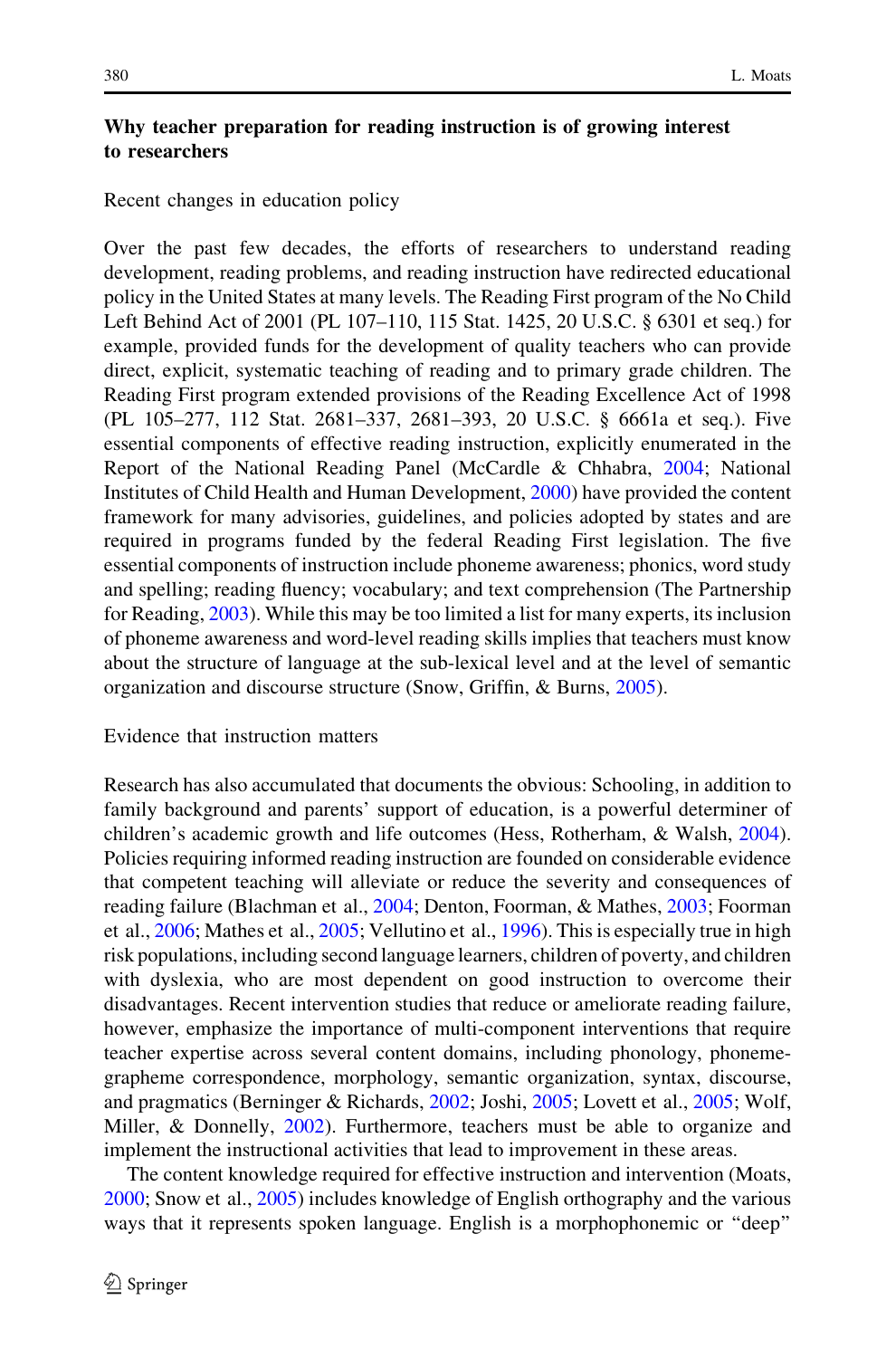alphabetic orthography. Its spellings map onto speech sounds quite predictably, although correspondences are complex and variable. For example, ''long a'' may be spelled with a vowel-consonant-e pattern (raze), an ay at the ends of syllables (ray), an ai in medial position (rain), eig or eigh in a few words of Anglo-Saxon origin (reign), or just plain a in open syllables (rabies). English orthography also represents meaningful parts of words and word origin. The spelling of payment preserves the spelling of the base word, pay, and the noun suffix, ment. Stable, establish, and stability use the same spelling for the Latin root, stab, even though the morpheme is pronounced differently in each word. Explicit and complete explanations of such words require reference to sound, spelling, word origin and meaning. Word-level knowledge such as this, moreover, is only part of what teachers need to know if they are to foster students' insights into words and connected text.

## Accountability

Reading First and other federal programs impose financial incentives and punishments for school districts that either meet or fail to meet annual improvement goals. This emphasis on accountability (although unpopular in some quarters) has injected new urgency into discussions of teacher recruitment, preparation, licensing, and professional development. Debates about the conditions necessary for reading improvement, the knowledge and practices associated with the most effective teaching, and the supports necessary for both novice and experienced teachers (Hess et al., [2004](#page-18-0); Moats & Foorman, [2003](#page-19-0); Snow et al., [2005](#page-19-0)) are flourishing. Teacher education programs at the University level are under pressure to incorporate more specific and rigorous standards for licensing (Walsh, Glaser, & Dunne-Wilcox, [2006](#page-20-0)) and to align the content of instruction with scientifically grounded research evidence. Colorado, Maryland, and Massachusetts, among others, have rewritten their guidelines for teacher preparation in reading in the last few years, and California has just rewritten its content standards for its Reading Instruction Competency Assessment (RICA) to keep pace with findings from research on teaching effectiveness. These standards specify that teachers will know the structure of English at many levels necessary for teaching all components of reading effectively.

Emphasis on preventive intervention

Consensus among reading researchers on the effectiveness of prevention and early intervention with reading problems (Fletcher, Lyon, Fuchs & Barnes, [2007](#page-18-0); Fuchs, Mock, Morgan, & Young, [2003;](#page-18-0) Torgesen, [2004\)](#page-20-0) has also affected policy and practice. The reauthorization of federal special education funding rules has allowed states to evaluate at-risk students' response to intervention (RtI) as a criterion for classification in the learning disability category of exceptionality (Fuchs & Fuchs, [2006;](#page-18-0) National Association of State Directors of Special Education (NASDSE), [2006\)](#page-19-0). Districts may direct a portion of their special education funds toward preventive intervention, to reduce dependence on traditional special education solutions. Because prevention begins with and is related to the appropriateness of regular classroom instruction, Reading First and other federal and state initiatives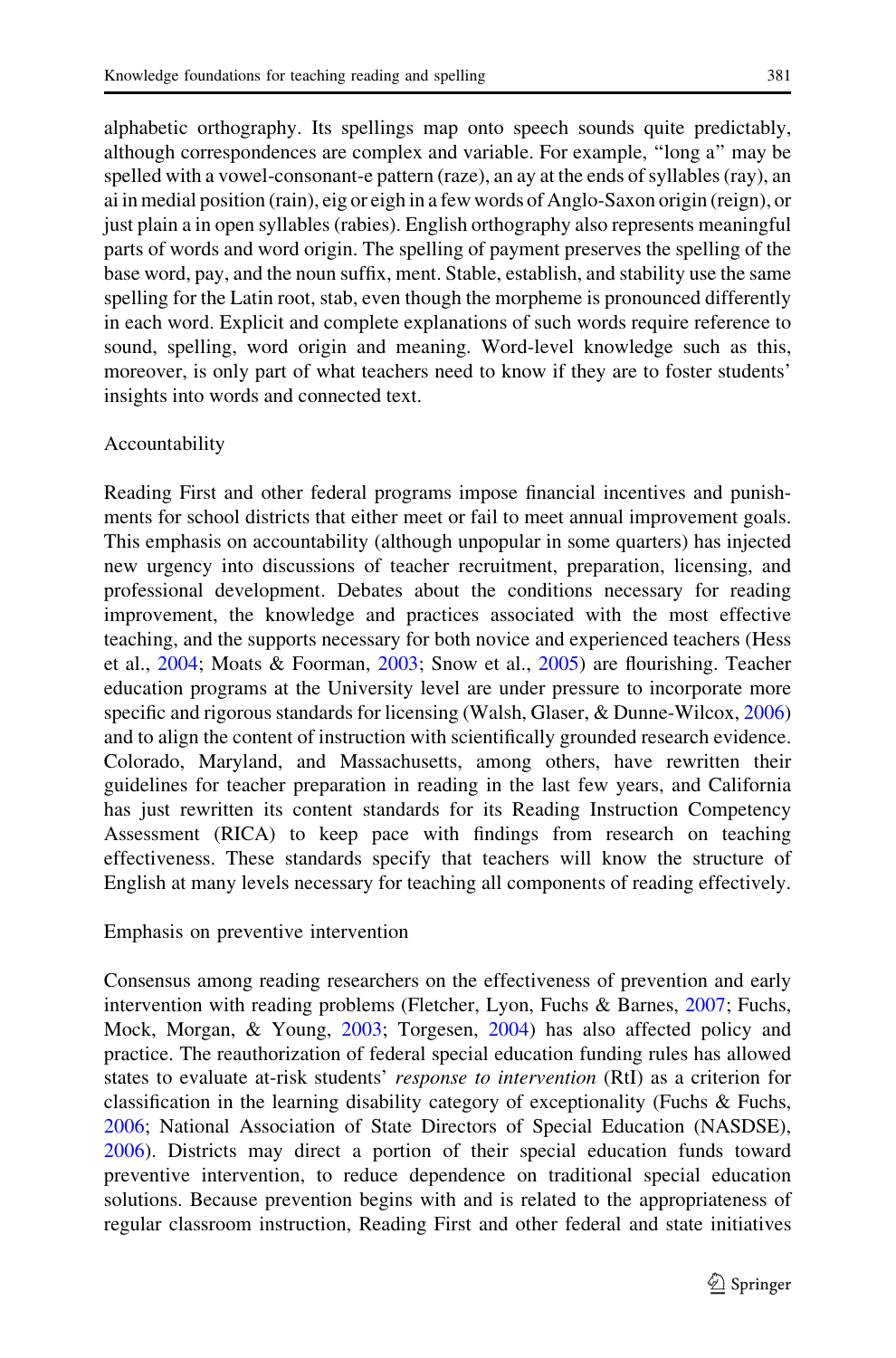have promoted a ''tiered'' approach to the organization of instruction in schools (The University of Texas, [2005](#page-20-0)).

A three-tiered or multi-tiered approach requires that all teachers, not only reading specialists or special education teachers, understand the best practices of reading instruction and are able to implement programs to best advantage. A tiered approach also requires that: (a) all students are screened periodically, and their screening test results are used for instructional decision-making; (b) a continuum of supplementary interventions will be used, according to student need, before special education services are employed; and (c) the progress of at-risk children will be closely monitored, and changes in approach will be instituted for students according to their response to instruction. Prevention and amelioration of reading problems is viewed as a whole school responsibility, requiring teamwork and consistency of approach. Teamwork and a coordinated approach between classroom teachers and supplementary small group instructors require a knowledge base held in common by all teachers who must collaborate for the benefit of students.

The screening and progress-monitoring measures by which novice readers' response to instruction is evaluated typically measure phoneme awareness, phonic decoding, word recognition and oral reading fluency. Knowledge of the speech sound system and of phoneme-grapheme correspondences, along with the meaning and implications of fluency measures, is essential if teachers are to administer the assessments, interpret student errors, and use assessments for instructional problemsolving (Roehrig, Duggar, Moats, Glover, & Mincey, [2008\)](#page-19-0).

Limitations of published, comprehensive reading instruction programs

One common requirement for state and district funding under Reading First and other grant programs has been the adoption and use of a core, comprehensive reading program that addresses and coordinates all the essential components of instruction. Instructional materials are ample (and expensive) and include scripted teachers' manuals to support the delivery of lessons. California, the largest state with detailed criteria for adopted core, comprehensive reading instruction programs, has driven the major publishers to revise their programs' designs and content to align with the findings of research. Nevertheless, the use of core, comprehensive programs is only one condition that contributes to the success of schools that ''beat the odds'' (Crawford & Torgesen, [2006](#page-18-0); Denton et al., [2003](#page-18-0); Edsource, [2003](#page-18-0)).

The Florida Center for Reading Research (fcrr.org) recently issued a summary of the characteristics of Reading First schools whose results were better than state averages in the 2005–2006 school year (Crawford & Torgesen, [2006](#page-18-0)). Ten schools whose students' rate of growth exceeded those of schools with similar populations demonstrated these seven common characteristics: strong leadership; positive belief and teacher dedication; data utilization and analysis; effective scheduling; professional development; scientifically based intervention programs; and parent involvement.

The adoption and use of comprehensive teaching programs, then, are not alone sufficient to achieve the goals of Reading First and other reading initiatives. Districts that adopt comprehensive published programs often find that some schools and classrooms do show significant and commendable gains, while others languish at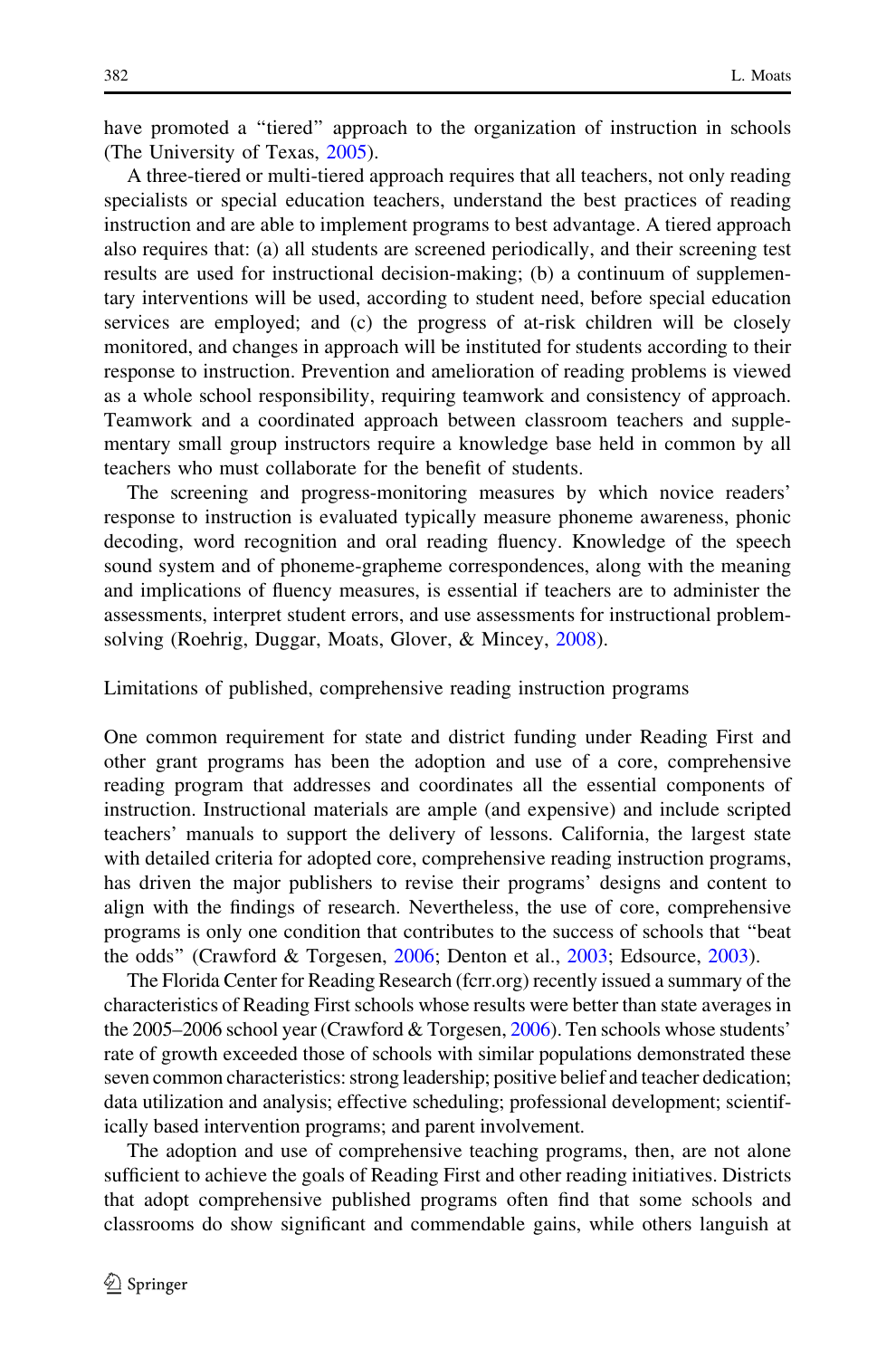pre-intervention levels. Large-scale, longitudinal studies of the factors that impact reading achievement in low-performing schools yield significant student, teacher, and school effects, independent of a specific program or approach (Connor, Morrison, & Katch, [2004](#page-17-0); Denton et al., [2003](#page-18-0); Foorman et al., [2006;](#page-18-0) Mehta, Foorman, Branum-Martin, & Taylor, [2005](#page-19-0); Moats & Foorman, [2008\)](#page-19-0). Furthermore, those effects can be achieved with a variety of instructional programs and materials—some scripted, some less scripted or ''responsive'' (Mathes et al., [2005\)](#page-19-0)—although effective programs do systematically teach the multiple components described earlier. In Mathes et al. [\(2005](#page-19-0)), knowledgeable, well-trained intervention teachers working with a less scripted lesson protocol achieved results that were equivalent to those obtained who worked with a more scripted protocol. In both approaches, teachers addressed all essential skills explicitly, but with varying emphasis and techniques.

Even with well-designed teaching material, more effective teachers adapt to student needs. In an important study by Connor et al. [\(2004](#page-17-0)), the matches among content emphasis (e.g., more or less explicit decoding instruction), instructional activities (e.g., more or less student independence), and student characteristics were associated with the pace of student gain in reading. In our large-scale, longitudinal study of low-performing, urban schools (Foorman et al., [2006](#page-18-0); Moats & Foorman, [2008\)](#page-19-0), teachers who were more effective than others adapted their instruction, providing more word-level instruction to the poor readers than the better readers even though they were using a core, comprehensive reading program. The implication of these findings is that teachers who can identify student abilities and needs and who then can tailor their instruction to those needs have a better chance of success with a range of student abilities.

Responsive and adaptive teachers decide, often several times per minute, how to correct student errors, how to explain concepts, and what examples to invoke. The structure of a core, comprehensive program may be very helpful for novice teachers and for promotion of cross-classroom consistency, but it cannot replace the analytical thinking of a teacher who understands how and why her students are responding to instruction. An important issue for research, then, is to document what concepts and insights underlie the decision-making capability of an effective teacher of reading.

#### Consensus findings of research provide frameworks for teacher training

An organizing framework, consistent with current theories of reading psychology, should help in prioritizing the training experiences of preservice and practicing teachers. That framework should respect the findings of consensus documents and research reviews that explicate how children learn to read, why some children fail to become good readers, and what practices are more strongly supported by research than others (e.g., Adams, [1990;](#page-17-0) McCardle & Chhabra, [2004](#page-19-0); National Institutes of Child Health and Human Development, [2000;](#page-19-0) Rayner, Foorman, Perfetti, Pesetsky, & Seidenberg, [2001](#page-19-0)). The ''big ideas'' of reading instruction, essential for teacher training, include the importance of efficient letter and word recognition, fast and accurate phoneme-grapheme decoding and encoding, and fluent recognition of syllables and morphemes. In addition, they include the relationships among passage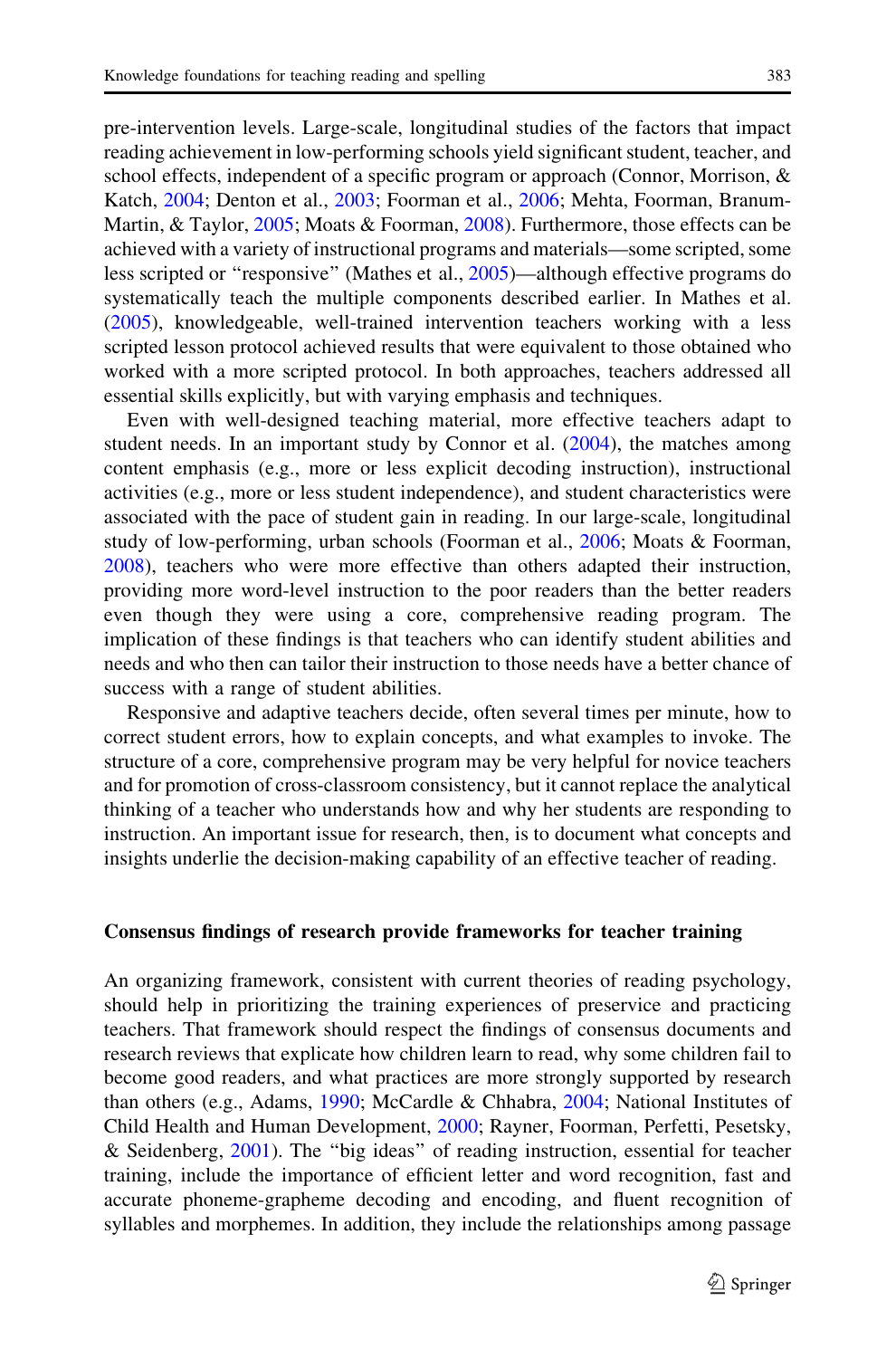reading accuracy and fluency, comprehension, and background knowledge (Berninger & Richards, [2002;](#page-17-0) Cunningham & Stanovich, [1991](#page-18-0); Foorman et al., [2006;](#page-18-0) Mehta et al. [2005](#page-19-0); Vellutino, Tunmer, Jaccard, & Chen, [2007\)](#page-20-0). The stages of reading development (Ehri & Snowling, [2004\)](#page-18-0) should be emphasized. Teachers should understand that vocabulary, verbal reasoning ability, and background knowledge will account for an increasing proportion of overall reading achievement as children progress through school (Torgesen, [2005](#page-20-0)).

Subtypes of reading problems within the population of struggling readers can be conceptualized with reference to extensive validation research (Fletcher et al., [2007\)](#page-18-0). Phonological skills and inaccurate word recognition are often a major roadblock in the development of reading fluency and comprehension (Ehri et al., [2001](#page-18-0)). These problems, especially when they occur in children with a genetic predisposition toward phonological processing weaknesses (Olson, [2004\)](#page-19-0), are challenging to remediate. Other poor readers have primary difficulty with reading fluency; still others can read words much better than they comprehend (Fletcher et al., [2007](#page-18-0)). Children with reading difficulties will be found in almost every classroom, but they are not all alike, and again, differentiation of instruction is an effective teacher's constant challenge.

While most poor readers require robust instruction in decoding, teachers must also understand that economically and educationally disadvantaged children may have one-half the oral language vocabulary that is typical of children from middle-class homes with educated parents (Biemiller, [1999;](#page-17-0) Hart & Risley, [1995](#page-18-0)) and that vocabulary enrichment is a cornerstone of good teaching. Children with poor vocabularies are also likely to be unfamiliar with the academic or formal English language patterns read in books or required in writing. By the intermediate grades, we found that the majority of the lower SES children in our study sample were poorly prepared for the demands of academic, expository writing (Moats, Foorman, & Taylor, [2006\)](#page-19-0). Sustained and systematic instruction in the word usage, syntax and discourse structure of English is as important for these children as instruction in the expressive aspects of writing.

The multiple components of good instruction, supported by research, imply a rather large menu of concepts, facts, and practices that teachers must know if they are to reach students with diverse needs. The multiple components framework, however, must be substantiated by many details. Those include knowledge of the speech sound system of English; the morphophonemic correspondences in English orthography; and many ways that meanings can be illuminated at the word, sentence, and text levels (Moats, [1999](#page-19-0)). While the adoption of core, comprehensive instructional programs may be very helpful in structuring teachers' work, the reality of student differences, the variability of student response patterns, and the limitations of the programs themselves require that teachers know as much as possible about the content of instruction and how to get it across.

### Beyond the big ideas: details of language and pedagogy

During instruction that addresses all essential components, teachers define, illustrate, and practice many associations and concepts. These include, but are not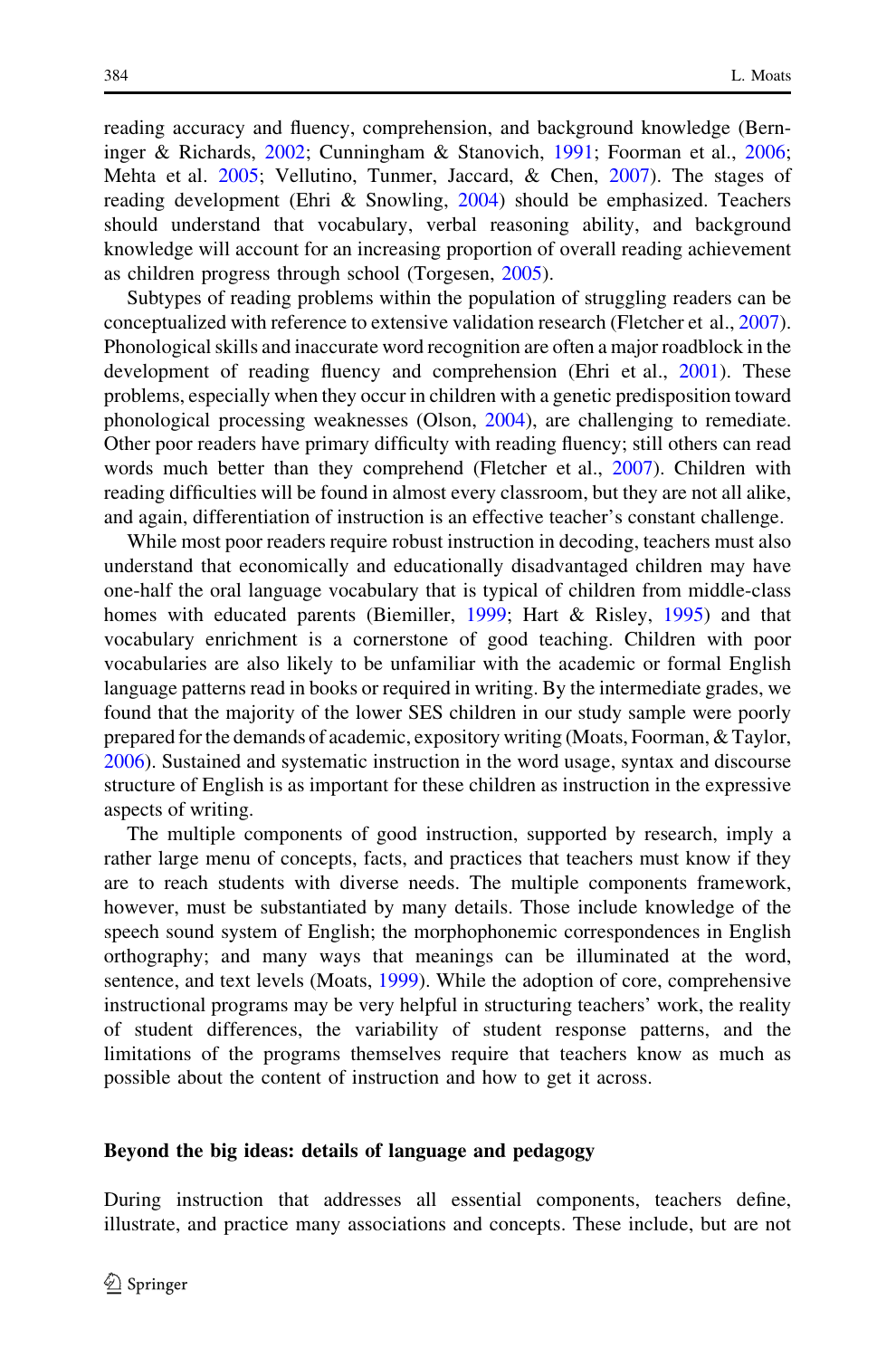limited to, information about phonemes, graphemes, syllables, morphemes, grammar and syntax, and semantic organization at the word, phrase, sentence, and discourse levels. In addition, each concept or association must be practiced—for some children, many times—and applied until it is automatized and useful.

Phonological awareness instruction aims to support children's ability to blend and segment phonemes that are associated with graphemes. Some children must start the process by attending to larger linguistic units and progressing to the smallest, most elusive unit, the individual speech sound. To that end, the teacher must differentiate syllables (e.g.,  $ac$  -com- plish) from onsets and rimes ( $pl-ate$ ) and to count, produce, blend, segment, and manipulate the individual speech sounds in words  $(p-l-\bar{a}-t)$ . Phonemes must be distinguished from letter names, so that phoneme-grapheme correspondences can be explicated. For example, *which* and *witch* each have three phonemes and five letters, but the phoneme-grapheme correspondence patterns differ. The graphemes that represent each phoneme in which are wh-i-ch, but the graphemes that represent the phonemes in witch are w-i-tch. Phoneme-grapheme mapping instruction (e.g., Grace, [2006](#page-18-0)) requires precise knowledge of both speech sounds and the letters and letter combinations that represent them.

Phonological awareness instruction, moreover, involves more than the manipulation of sub-word units. Accurate identification of and discrimination of confusable phonemes and words (Moats,  $2000$ ; Scarborough & Brady,  $2002$ ) is important for reading and spelling. If a student confuses rich with ridge, the teacher can provide explicit feedback regarding the voiceless /ch/ and voiced /j/ -consonants that are otherwise indistinguishable in manner of articulation.

Phonology also plays a role in vocabulary acquisition. Knowing this, a teacher will be sure that students pronounce words accurately, and may break them into syllables or morphemes. If children's attention is directed to subtle differences in word forms such as consist and assist, specific and Pacific, and flight and fright (Stahl & Nagy, [2006\)](#page-20-0), children are less likely to confuse word forms and word meanings. The teacher's articulation and enunciation of phonemes, syllables, and words provides a model for students to internalize.

Phonics and spelling instruction in English requires the teacher to know and explain a multi-layered orthographic system (Moats, [2000](#page-19-0); Snow et al., [2005](#page-19-0)). English orthography represents sounds, syllable patterns, and meaningful word parts (morphemes), as well as the language from which a word originated. Phonic decoding, if properly taught, includes much more than a letter-sound correspondence for each letter of the alphabet. Speech sounds and the alphabet letters do not align perfectly in English. There are more speech sounds than letters (e.g., 15–18 vowel phonemes and six vowel letters) and letters are often used in combination (e.g., ee, ea, e-e, ey, eigh) to spell those sounds. Yet conventions and patterns for using graphemes reflect meaning and word origin as well. The ch combination spells/ch/in words of Anglo-Saxon origin (church), but ch spells/k/ in words of Greek origin (scheme), and spells/sh/in words of French origin (chef). Patterns in English orthography also depend on the position of a sound in a word; final/ ch/right after accented short vowels is spelled -tch. Clear instruction is possible when the teacher can describe why almost any word is spelled the way it is.

Reading and spelling longer words accurately requires the student to parse them by syllable and/or morpheme. Recognition of prefixes, suffixes, roots, and parts of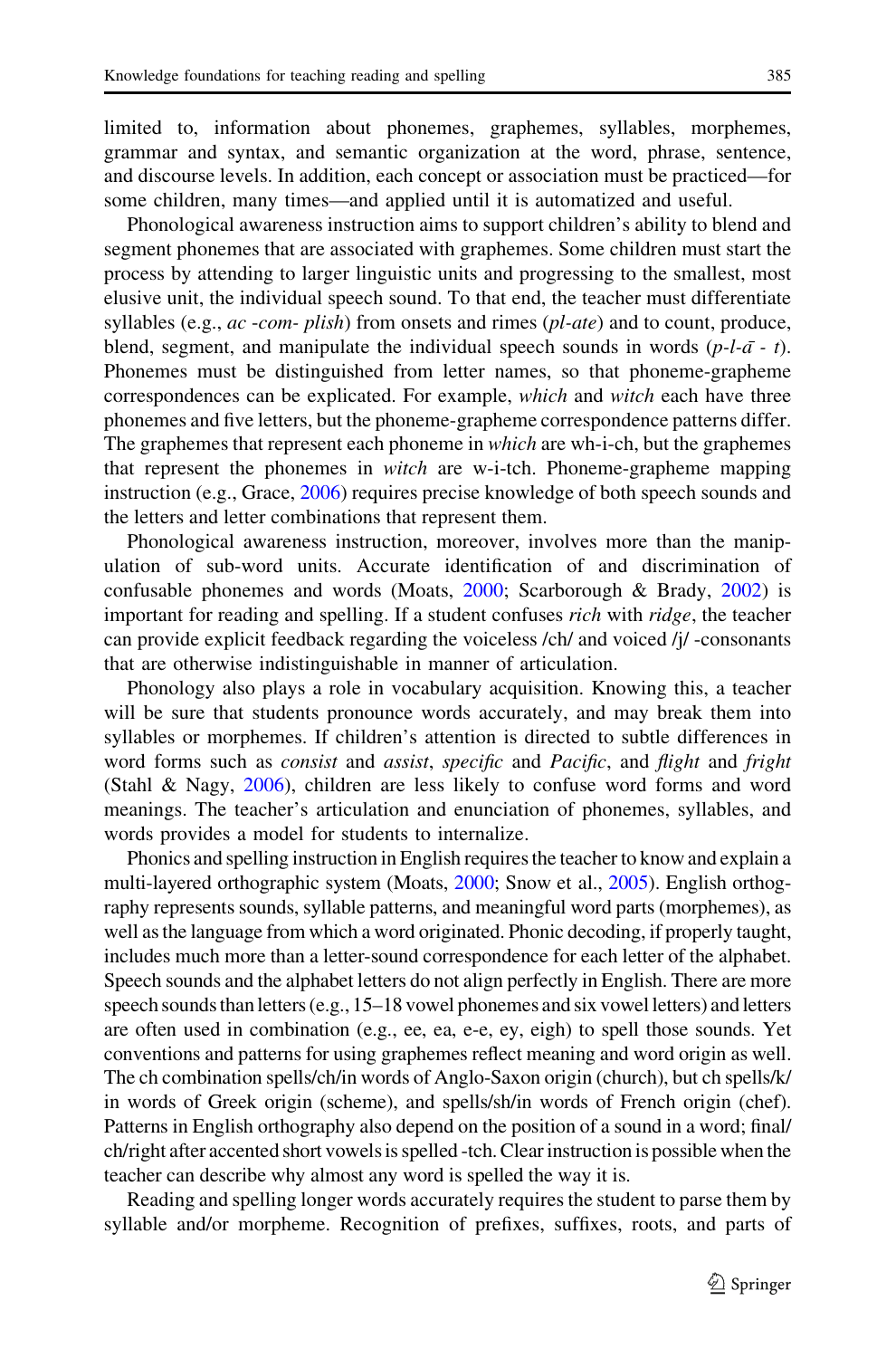compounds, and recognition of the morphological structure of words to which inflections have been added, facilitates word recognition, access to word meaning, recall for spelling, and ultimately, comprehension (Perfetti, [2007\)](#page-19-0). Advanced phonics instruction of longer words, to be clear and systematic, includes explicit teaching of these structures.

Vocabulary instruction requires knowledge of more concepts about language and how best to teach them (Graves, [2006](#page-18-0); Stahl & Nagy, [2006](#page-20-0)). The teacher's ability to provide multiple examples of words in context and to elicit verbal production from students is a key to teaching vocabulary, as children's exposure to academic language may occur only in the classroom context. Thorough instruction of word meanings includes explication of a word's structure and pronunciation as well as its grammatical role and relationship with other words in the semantic field. In addition, many aspects of comprehension instruction rest on the teacher's skill in talking about and conveying awareness of word meanings, text organization, genre, inter- and intra-sentence references, figurative and idiomatic language, and the complex sentence structure found in academic discourse. Knowledge of language content, moreover, must be complemented by knowledge of many pedagogical activities and lesson formats appropriate for engaging students in reading and writing.

While delivering instruction in all the necessary instructional components, as well as writing and oral language use, the interdependence of these components should be recognized (Vellutino et al., [2007\)](#page-20-0). For example, students who make gains in phonological skills are more likely to improve in vocabulary (Baddeley, Gathercole, & Papagno, [1998](#page-17-0); Hogan, Catts, & Little, [2005\)](#page-18-0), and students who use phonic word attack proficiently are more likely to spell and write well (Berninger & Richards, [2002;](#page-17-0) Hooper, Swartz, Wakely, deKruif, & Montgomery, [2002\)](#page-18-0). Teachers who realize these interdependencies may be more likely to tie instructional components to one another.

We can expect that teachers of reading, spelling, and writing should be versed in both the big ideas and the content and pedagogical detail outlined above. A series of questions, however, that bear on the priorities, design, and application of teacher education remain: What do teachers typically understand about reading development, language, reading instruction, and individual differences? What level of understanding is required for novice teachers and for experts? What do teachers understand about the reasons behind current program standards, assessment practices, and instruction? What are the relationships between knowledge, practice, and student outcomes? How much and what kind of learning will promote sufficient understanding of essential pedagogical content and practices?

A small but growing body of work is providing valuable insight into novice and experienced teachers' disciplinary knowledge in reading and writing instruction.

#### Studies of teachers' subject matter and pedagogical knowledge

Almost 15 years ago, as an untenured graduate faculty member, I petitioned my institution to require a ''Foundations of Language and Literacy'' course for all teachers (a battle that was eventually won). In this course, I examined 52 graduate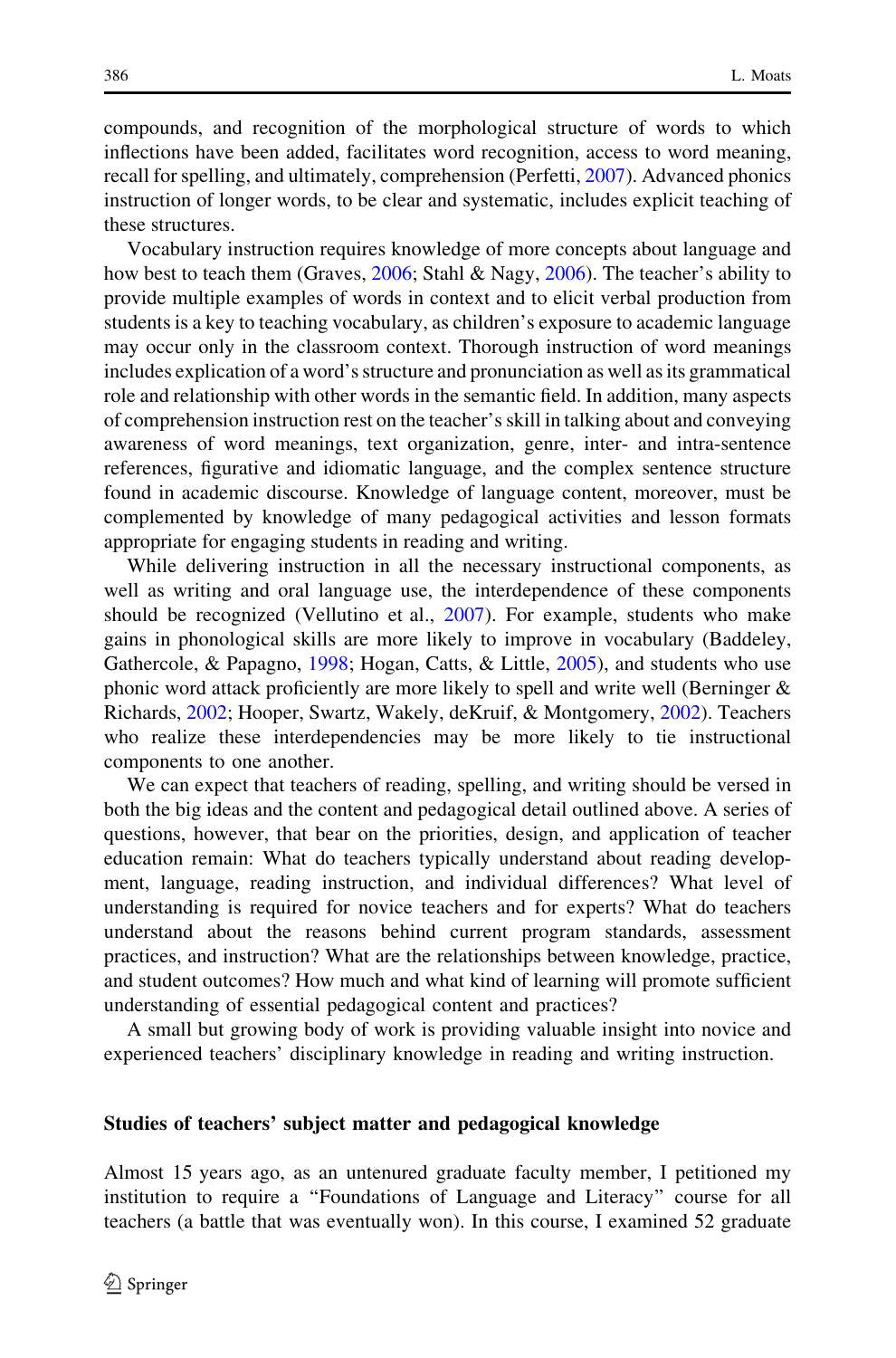students' responses to a survey of knowledge of spoken and written language structures deemed relevant for teaching reading (Moats, [1994\)](#page-19-0). All graduate students were licensed, practicing teachers with between 2 and 20 years of teaching experience, and all had selected this course as an elective. On a pretest, teachers had significant difficulty on items that asked them to identify words with consonant blends, consonant digraphs, inflectional and derivational morphemes, and positionbased spelling patterns such as the use of the spelling—ck. Levels of knowledge were not related to whether the teachers were in special or regular education roles, or how many years they had taught. The article that was motivated by this survey argued for better instruction for all teachers in the ''missing foundation'' for teaching reading. Surprisingly, the argument resonated with a large teacher union, the American Federation of Teachers, who elected to republish the article in American Educator (Moats, [1995\)](#page-19-0).

Soon thereafter, additional descriptive studies emerged in the research literature on the declarative knowledge and beliefs held by teachers with varying backgrounds and degrees of experience (Bos, Mather, Narr, & Babur, [1999](#page-17-0); Bos, Mather, Dickson, Podhajski, & Chard, [2001;](#page-17-0) Mather, Bos, & Babur, [2001](#page-19-0)). Others explored the relationships among teachers' knowledge of language, cultural literacy, beliefs, ability to instruct, and student outcomes (Foorman & Moats, [2004](#page-18-0); McCutchen, Abbott, et al., [2002;](#page-19-0) McCutchen, Harry et al., [2002](#page-19-0); O'Connor, [1999\)](#page-19-0). Bos et al. [\(2001](#page-17-0)) compared the responses of preservice educators (teachers in training) to those of inservice educators (experienced teachers) on a self-report form and knowledge survey. The experienced teachers were more positive about the need for explicit reading instruction; the inexperienced were more sold on implicit strategies favored by whole language proponents. The experienced teachers knew somewhat more about language structure at the levels of phonology and orthography; the inexperienced knew less even though they were involved in a licensing preparation program. All teachers showed a very weak grasp of phonological concepts and phonics. As in the earlier Moats study, problem areas for teachers included awareness of consonant blends, digraphs, and syllable structures. It is not surprising that in Hill's [\(2000](#page-18-0)) interviews with teacher candidates in four major universities, experienced and inexperienced teachers alike felt only somewhat prepared to teach struggling readers.

McCutchen, Abbott, et al. [\(2002\)](#page-19-0) focused on measurement of kindergarten and 1st grade teachers' knowledge and the relationship of growth in that knowledge base to student outcomes. Teachers'  $(n = 44)$  initial knowledge of terminology and concepts in early reading instruction was very low in comparison to what the researchers expected. However, researchers also demonstrated that their experimental teachers'  $(n = 24)$  understanding of phonology and early reading could be significantly improved in a 2-week summer institute. Devoting considerable time to explicating the difference between the English spelling system and the speech sound system, McCutchen and her colleagues emphasized phoneme counting, phonemegrapheme matching, identification of syllable spelling conventions, awareness of regularities and irregularities in English orthography, differentiation of syllables and morphemes, and the ability to plan beginning reading lessons. A core, organizing principle for teachers' instruction was the continuum of phonological awareness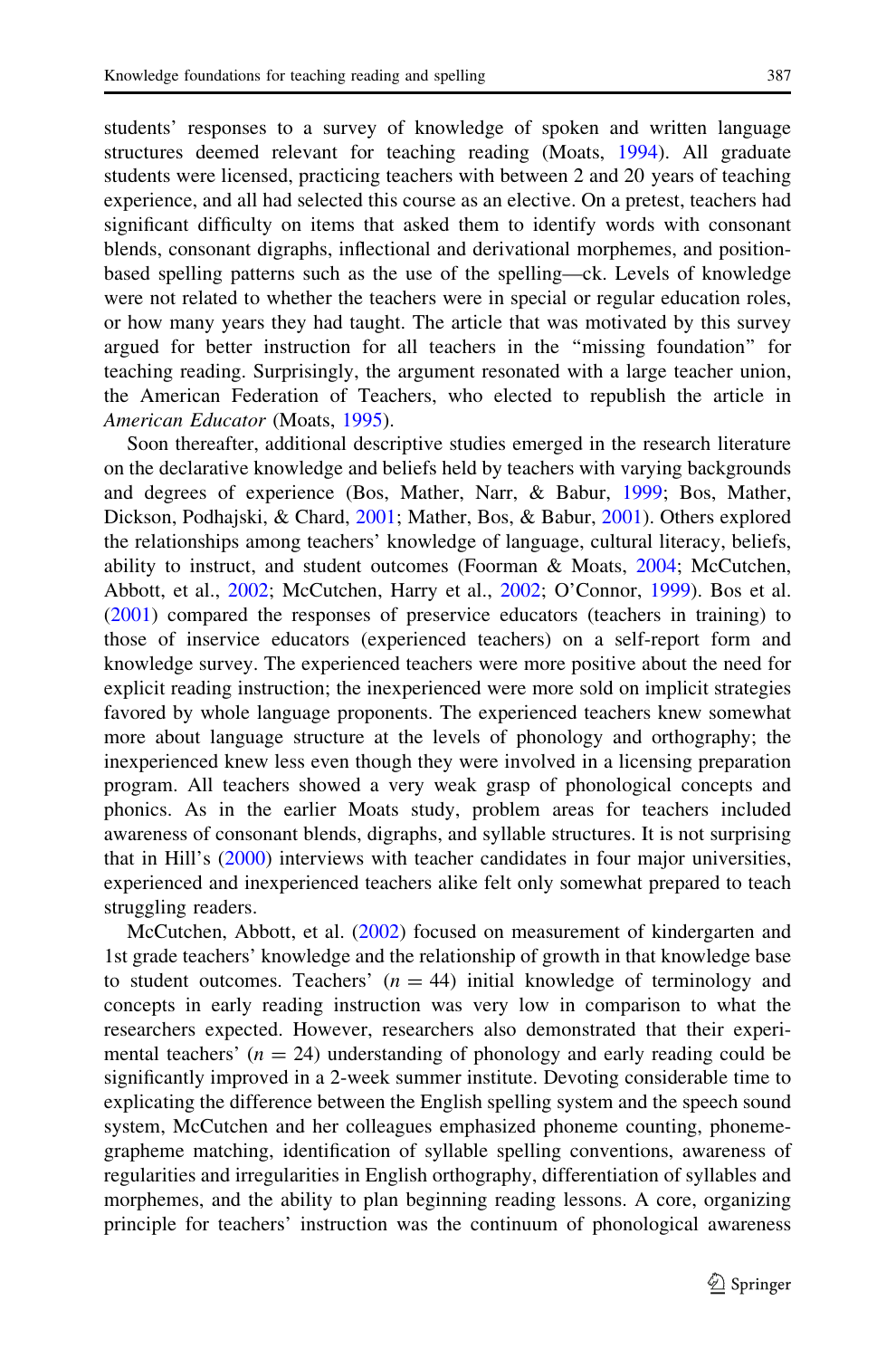development: compounds, syllables, onset-rime units, and then phonemes. Teachers studied the relationship between reading and writing as they examined young children's spelling attempts and learned techniques for teaching phoneme awareness, letter formation, handwriting fluency, spelling, vocabulary, and sound blending during decoding. Researchers did not attempt to control or account for teachers' choice of instructional materials; rather, the 24 participating teachers used varying tools in their K-1 classrooms.

After 1 year of monthly follow-up meetings, the experimental teachers' K and 1st grade classes obtained significantly better results than comparison students on almost all outcome measures. The amount of time teachers spent on explicit teaching of phonological skills predicted how much growth students showed in phoneme awareness. With their new knowledge and a perspective on reading development, kindergarten teachers spent more time on explicit teaching of phoneme awareness and letter formation than the control group teachers; 1st grade teachers spent more time on explicit teaching of reading comprehension strategies as children learned to decode. The study concluded that teachers can deepen their knowledge of phonology and orthography in a 2-week institute, with periodic follow-up, and the knowledge that teachers gain affects their behavior in the classroom. Kindergarten and first grade students' achievement on most key variables can improve significantly as a consequence.

Another study by McCutchen's group (McCutchen, Harry et al., [2002](#page-19-0)) investigated the ways in which 59 kindergarten, first, and second grade teachers' knowledge of children's literature and their knowledge of English phonology corresponded to each other and to philosophical orientation, classroom practice, and student learning. Teachers' philosophical beliefs about reading instruction bore little relation to their practices. Teachers' classroom practices in early reading instruction, however, were influenced by their phonological and phonics knowledge, which in turn predicted student outcomes in end-of-year word recognition abilities at the kindergarten level. The predictive relationship between teacher knowledge and student reading outcomes in 1st and 2nd grade did not hold, however.

Cunningham, Perry, Stanovich, & Stanovich ([2004\)](#page-18-0) documented in a large-scale study that teachers' self-evaluations of their own knowledge of language structure are not very reliable. Teachers who knew less about phonics actually knew more than teachers who thought they were strong in the subject matter. The study indicated that teachers often do not know what is missing from their disciplinary knowledge base, especially in the areas of phonology and phonics.

Spear-Swerling and Brucker ([2003,](#page-20-0) [2004\)](#page-20-0) have investigated the relationship between novice teachers' word structure knowledge and the progress of second grade children they were tutoring. Teachers' post-test knowledge of phonemegrapheme correspondences, following a reading methods class and supervised tutoring experience, and their ability to distinguish regular from irregular spelling patterns in English, were associated with the tutored children's progress in word reading. The authors also reported relatively low levels of knowledge in incoming teacher candidates on pretests of word structure knowledge, and commented that even 6 h of course instruction were not sufficient to bring all teacher candidates up to the ceiling of the test.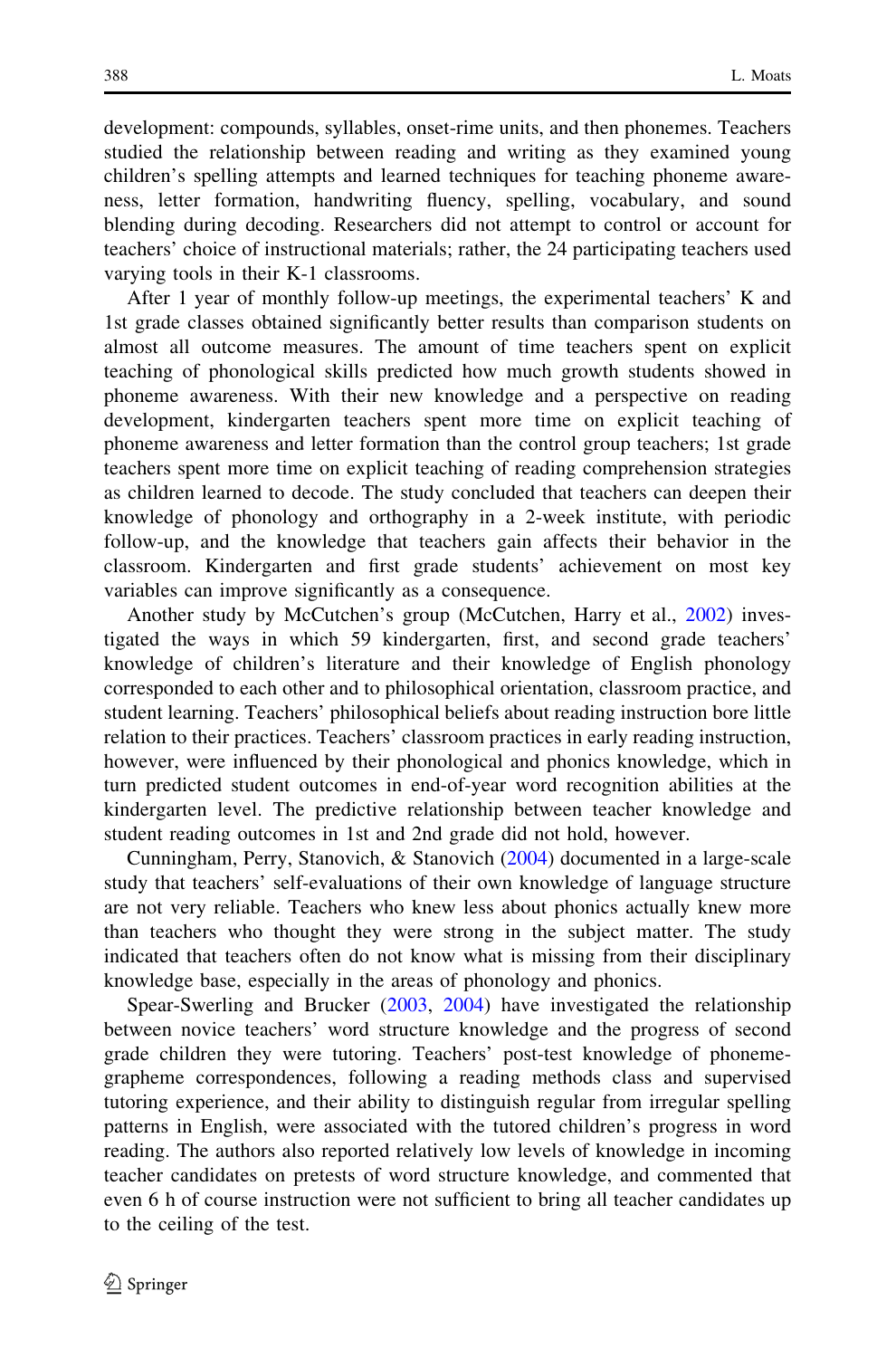Moats and Foorman ([2003\)](#page-19-0), in a large-scale, longitudinal study of reading instruction in high poverty schools serving minority students, investigated the relationship between teachers' knowledge and student achievement in 3rd and 4th grade classrooms. Regression analyses were conducted at the end of year four of the study to illuminate the relationships between teacher knowledge of language and reading, overall instructional competence, site, and reading achievement. Analyses revealed a small but significant relationship between overall teacher competence, as measured by a standardized observation checklist, and 3rd and 4th grade students' end-of-year achievement on the Basic and Broad Reading scales of the WJR-Revised. Teachers rated as more effective in their classroom teaching techniques had students with higher reading outcomes. Scores on the Teacher Knowledge Survey were also related to Broad Reading achievement across both sites. Teacher knowledge scores predicted end-of-year Basic Reading skill in only one site of the two sites involved in the study. The lack of statistical prediction in the second site was attributable to the restricted range of scores, resulting from teachers scoring close to the ceiling of the test. Those teachers had had more direct coursework in language concepts and explicit teaching strategies than teachers at the first site.

Teachers who attended professional development courses regularly scored higher on the knowledge survey than those with low or no attendance. In other words, high attendance at course sessions produced the ceiling effect discussed above. However, participation in professional development courses was not related to overall competence ratings on the teacher observation scale, as some capable teachers did not attend professional development, and some of the less able teachers did. Overall, attendance at professional development courses focused on phonology and reading research, phonics and spelling, vocabulary and comprehension, and teaching writing, produced measurable effects on teachers' content and disciplinary knowledge that in turn were related to students' overall reading achievement. Experienced teachers at all primary grade levels were able to acquire reading content knowledge in summer institute and after-school courses, and those who learned more tended to produce children with higher reading achievement.

Taken together, these studies also converge in documenting the concepts that are particularly difficult for teachers in training to master. Elusive concepts, requiring more practice time and modeling in classroom application, include: (a) the differentiation of speech sounds from letters; (b) the ability to detect the identity of phonemes in words, especially when the spelling of those sounds is not transparent; (c) knowledge of the letter combinations (graphemes) that represent many phonemes; (d) conceptualization of functional spelling units such as digraphs, blends, and silent-letter spellings; (e) the conventions of syllable division and syllable spelling, and how they differ from morphological divisions; (f) the linguistic constituents of a sentence; (g) the recognition of children's difficulties with phonological, orthographic, morphological and syntactic learning in work samples; and (h) understanding of the ways in which the components of reading instruction are related to one another at any point in reading development.

Important implications emerged from the studies conducted prior to 2006. First, teachers' knowledge of phonology, orthography, and other aspects of language is often underdeveloped for the purpose of explicit, clear, systematic teaching of basic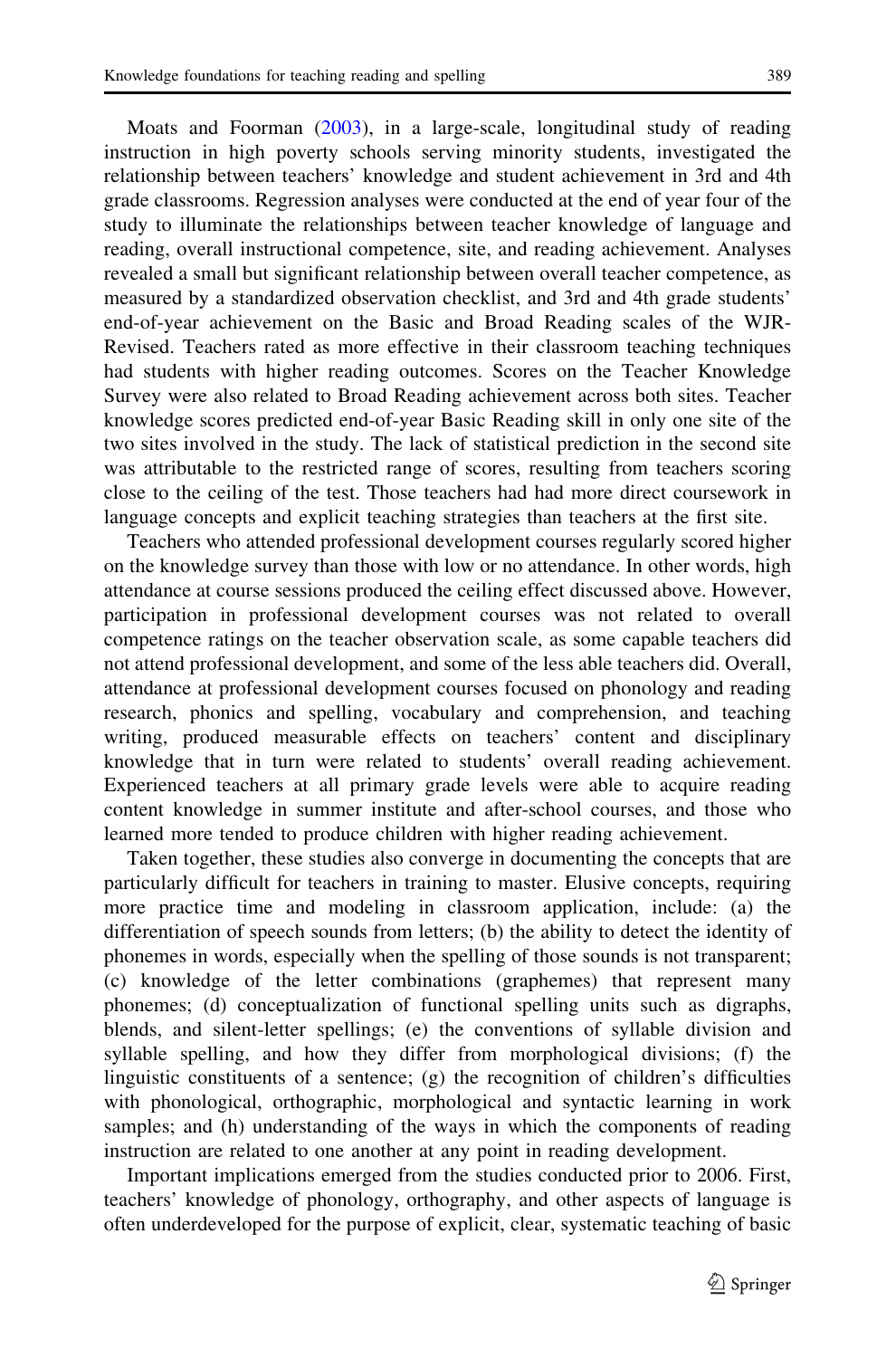reading and writing skills. These areas of disciplinary knowledge are not acquired just from teaching experience or from being literate. They embody content that is neither easy nor obvious. Many aspiring teachers need more practice than most courses provide in order to master the information. Second, teachers' knowledge of language can be measured directly but is not closely associated with philosophical beliefs, with their own self-evaluations, or with their knowledge of children's literature. Third, what teachers know has (so far at least) been shown to have a somewhat tenuous correspondence to their actual practices and with student outcomes.

#### Relationships between foundational knowledge and teaching behavior

Critics of these studies might argue that knowledge of the kind described in this paper and in Snow et al. ([2005\)](#page-19-0) is not really necessary to teach most students to read. Some students learn with a minimal amount of such instruction or in spite of incomplete instructional programs. That argument loses power, however, in the face of the evidence that explicit teaching improves the outcomes of students who do not catch on easily to the alphabetic code, or who lack the vocabulary and language proficiency to comprehend. More credibly, critics could point to the weak association between teachers' content knowledge, observed pedagogical practices, and student outcomes to argue that depth of knowledge is an academic luxury, not a necessity for professional licensing.

Weak statistical findings connecting teacher knowledge to teaching practices and student reading outcomes may be more symptomatic of inadequate research methodologies than they are indicators of irrelevance. One issue to be addressed in research, for example, is that of knowledge and practice thresholds sufficient for regular classroom teachers and for specialists. How much familiarity with big ideas and content detail is necessary for an effective classroom teacher, and how much more advanced is the reading specialist's skill? These are difficult questions to address because in order to document how content and pedagogical knowledge interact with results, we must be able to identify the teacher's goals, estimate the teacher's level of knowledge and skill, isolate the effect of teaching on student outcomes, and document how the teacher is implementing instruction.

In addition, the impact of a teacher's disciplinary knowledge on student learning may be diffuse, indirect, and cumulative over relatively long periods of time. An oft-stated goal of vocabulary instruction, for example, is to foster students' ''wordconsciousness'' or ability and motivation to explore language independently (Graves [2006](#page-18-0); Stahl & Nagy, [2006](#page-20-0)). Teachers who shed light on the details of language at all levels (sounds, letters, syllables, morphemes, grammar and subtleties of meaning) are fostering word consciousness or linguistic awareness that may generalize into many aspects of literacy learning over time. Appreciation of the structure, meaning, and origin of words, for example, contributes to better spelling, vocabulary, and word choice in verbal expression.

If effective teaching simply demanded the faithful implementation of a core, comprehensive reading program, we could, perhaps, be less concerned about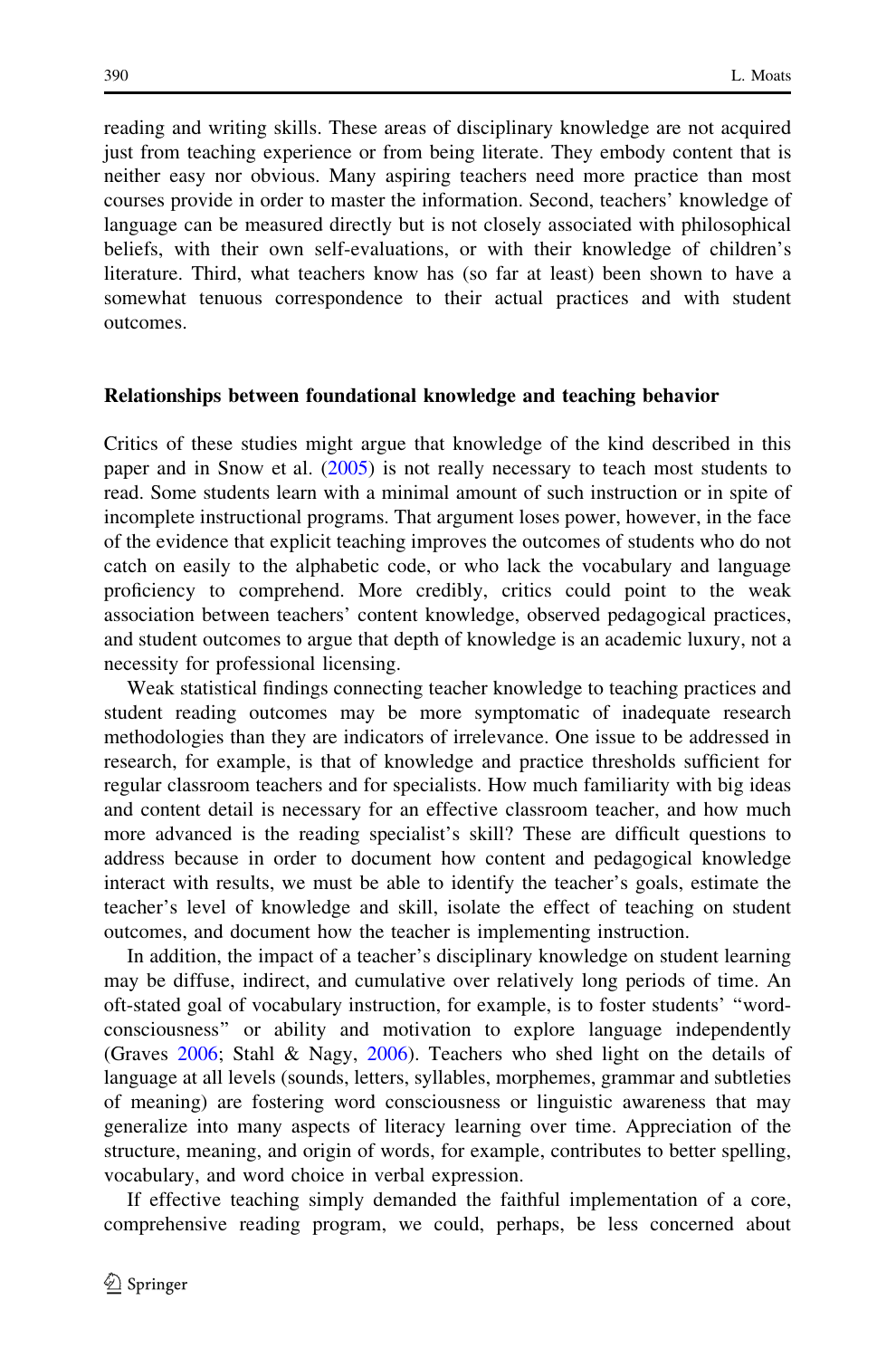whether teachers understand why the practices are necessary or how to adapt their instruction. But early identification of reading problems, preventive intervention, and progress monitoring are now commonly expected in schools. At the first ''tier'' of instruction, the regular classroom teacher should be enabling 75–80% of the children to read at a benchmark level by the end of 1st grade. This is accomplished with a good match between the students' proficiency levels and the kind of instruction that is delivered: code oriented or meaning-focused; teacher-directed or student-directed (Connor et al., [2004\)](#page-17-0). Those students who are not learning well are put into small groups (Tier 2) and their progress in areas of weakness is accelerated. About 5–10% of the population requires intensive, individualized, and (often) special education services at the Tier 3 level. To implement this approach, teachers must know how to interpret data from validated screening and progress-monitoring instruments (Roehrig et al., [2008](#page-19-0)). But even when teachers are engaged in the practices of screening and progress-monitoring assessment, grouping children for instruction, and implementing core and supplementary programs, their underlying knowledge base may be insufficient to maximize the benefits of these practices.

Our research team recently administered a newly designed Teacher Knowledge Survey (TKS) to 139 primary grade teachers in two districts in Utah and Florida who were participating in a study of professional development (Roehrig et al., [2008\)](#page-19-0). In the participating schools, DIBELS assessment (Good  $\&$  Kaminski, [2005](#page-18-0)) had been mandatory for at least 1 year, and teachers were expected to group children and tailor instruction according to the screening test results. On the TKS, teachers demonstrated surprising misconceptions and gaps in understanding foundation concepts that should have enabled their management and delivery of instruction.

Selected items from the Teacher Knowledge Survey (TKS) and average pass rates for each item are included in the Appendix. Of note, beyond some typical inaccuracies in teachers' analysis of spoken and written language, was the misunderstanding of the very principle on which early screening assessment is based. Teachers were asked if this statement were true or false: ''Screening at the end of kindergarten can be efficient, reliable, and valid for predicting a child's silent passage reading comprehension at the end of 3rd grade.'' Only 39 percent of respondents understood that that statement was true. Nevertheless, every participating teacher was expected to use DIBELS results to group children and plan instruction. Clearly, the policy mandate was not sufficient to enable practicing teachers to understand why prediction was possible or the import of the data generated from screening.

Other results from this TKS reinforce and extend findings that have been reported in previous studies. About one-third of the teachers could identify the phonemegrapheme correspondences in ''straight'' and about one-half could match phonemes and graphemes in ''lodged.'' The greatest knowledge gaps occurred on all questions having to do with knowledge of morphology. When asked which word has an adjective suffix: natural, apartment, city, encircle, or emptiness, 7% of respondents correctly identified ''natural.'' One can only assume that, as a group, they had had little to no training in these concepts, which are necessary for advanced word attack, spelling, and vocabulary instruction.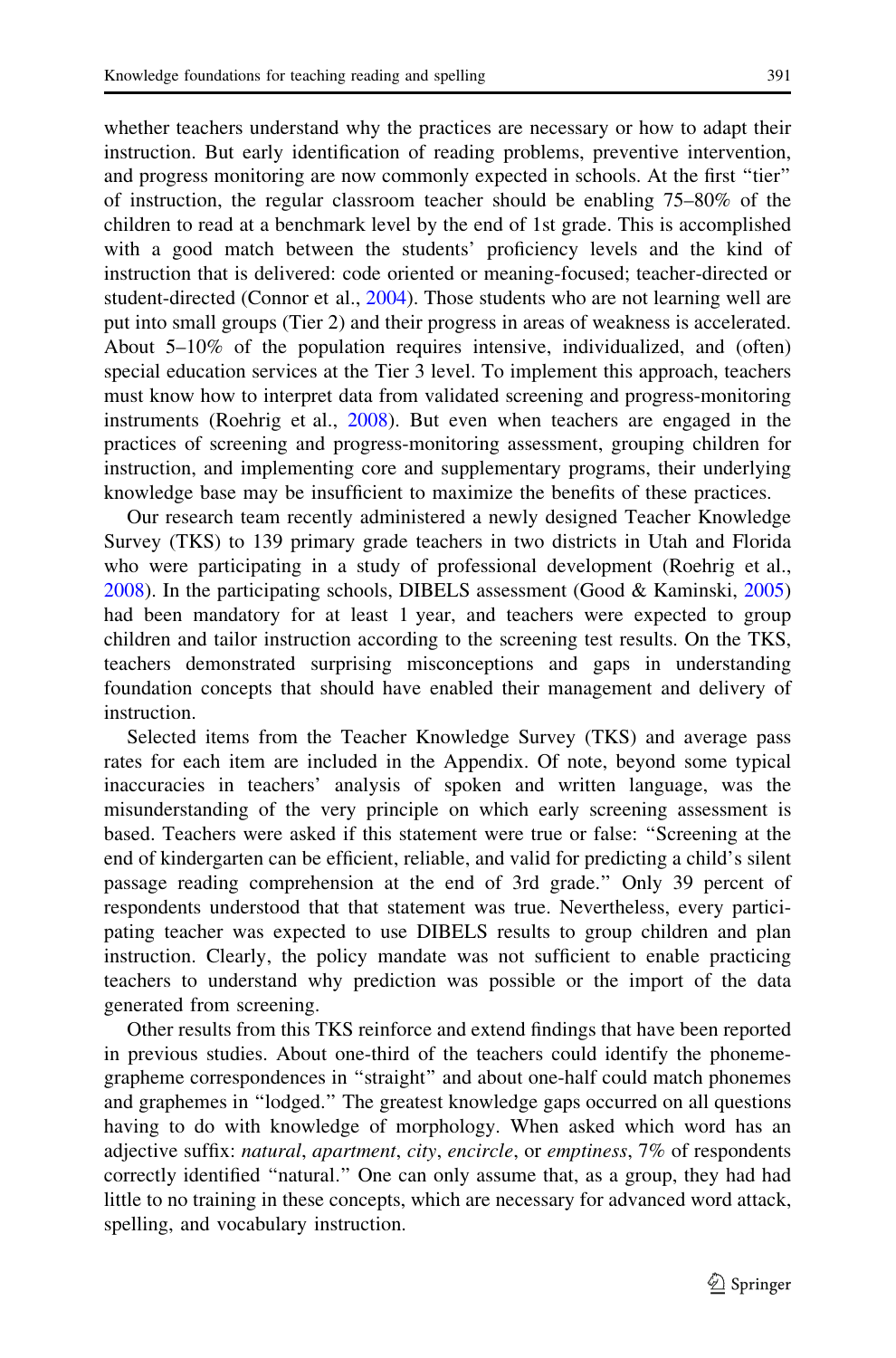#### Some reflections on the process of educating teachers

Testimonials and opinions are hardly scientific evidence for the effectiveness of any given approach to instruction, whether we are focused on novice readers or career teachers. But my colleagues and I now have more than 20 years of experience working with teachers in graduate programs and in professional development and continuing education classes. By the teachers' own reports, consistent with Walsh et al. ([2006\)](#page-20-0), their licensing programs often bypassed the research literature on the components of effective instruction. Teachers, by self-report, rarely have had sufficient coursework in the structure of English at the phonological, orthographic, morphological, or syntactic levels to inform their instruction. They are also unfamiliar with the procedures of systematic instruction of basic reading skill.

In our program, we have learned to make no assumptions about teachers' prior knowledge even when experienced teachers are in a group. We prefer to teach teachers about language structure prior to emphasizing instructional methodology. To connect content with practice, we engage teachers in multiple practice exercises, team collaborations, video modeling, continual review of content, and application to the classroom. Even so, transfer of knowledge into action is more likely when classroom coaching and follow-up sessions occur at least monthly, and preferably for at least a year McCutchen, Abbott, et al. ([2002;](#page-19-0) Moats, [2007\)](#page-19-0).

To sensitize teachers to the challenge of learning to read, we ask them to learn to read in a novel symbol system. We devote considerable time to exploring the speech sound system of English, with an emphasis on understanding, anticipating, and responding to students' phonological confusions. Mapping phoneme-grapheme correspondences, using letter tiles and ''sound boxes,'' is featured during instruction in orthography. Once teachers are armed with insight about speech and print, they are asked to interpret students' reading, spelling, and writing. For example, if a student leaves the "m" out of "jump", the teacher might ask the student to hold his nose to perceive the nasal segment. If the student spells ''progect'' for ''project,'' the teacher can infer that instruction in the Latin root, ''ject,'' is necessary. If the student confuses the meanings of similar sounding words, the teacher knows to slow pronunciation, contrast the words, and provide many examples of their use in context.

The error patterns in children's writing provide concrete guidance for instruction. Inflectional morphemes (-ed, -s, -ing), for example, accounted for a large proportion of transcription mistakes in students' writing at the 4th grade level (Moats et al., [2006\)](#page-19-0). To address this common problem, teachers learn how to demystify the relationship between the endings' meanings, sounds, and spellings. If teachers know that the last sound in  $dogs$  is  $|z|$ , not  $|s|$ , they will confirm what students may already have discerned: that the plural has several sounds. Likewise, if they know that  $/t/$ ends the spoken word ''walked'' and /d/ ends the word ''hummed'' they will be ready to explicate this difficult concept.

More advanced concepts about language that are relevant to both assessment and instruction include etymological features of words; the relationship between a derivational suffix and the part of speech of a word to which it is added; basic grammatical terms and role of a word in a sentence; and the organizing features of expository discourse. For example, to help teachers teach the location of a main idea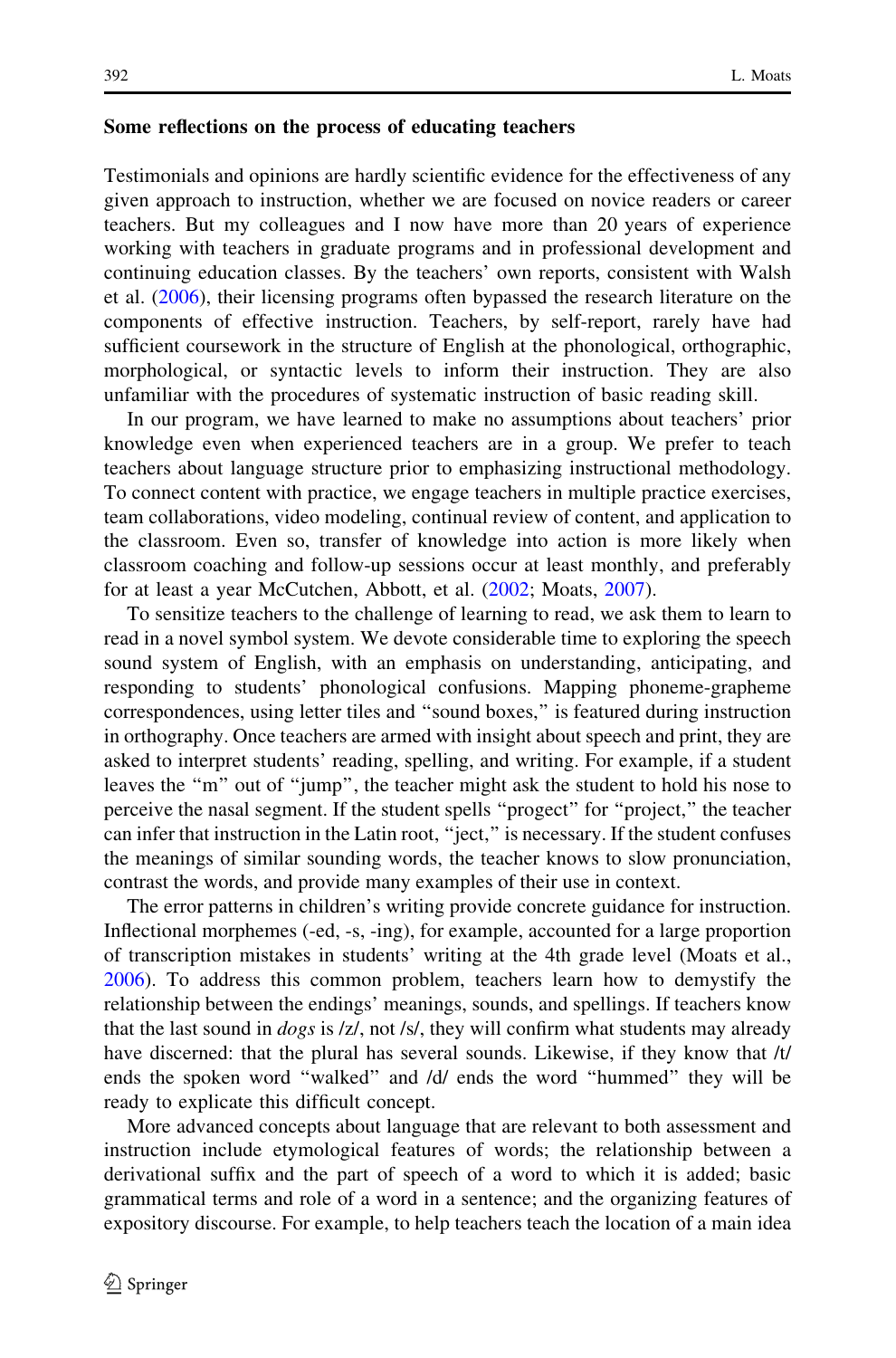or how to write a summary, we first teach them the logical organizations of several kinds of paragraphs. We emphasize that graphic organizers must be selected and matched to the type of text the students are reading. Principles of vocabulary instruction, fluency development, and comprehension strategy instruction supported by research are also taught at some length. Of course, all this takes time and cannot be accomplished in a few hours of cursory overviews.

Teachers in a variety of settings, including high poverty schools (Foorman & Moats, [2004](#page-18-0)), are almost always enthusiastic about learning this content and applying it. Nevertheless, we cannot yet verify that those who know are those who do. In a current study we are just completing, teachers with high scores on knowledge assessments did not necessarily apply known concepts during reading and language lessons and were sometimes observed using contradictory philosophies and approaches in the same lesson. Knowledge apparently does not have a direct, linear, or predictable relationship with practitioner behavior.

#### Some concluding comments

What is the disciplinary knowledge base for teaching people to read? What thresholds of knowledge are necessary for a novice, and what levels of knowledge distinguish an expert? What special skills are demanded for those who teach students with reading disabilities? How is this knowledge best taught in preservice and inservice or continuing education? The answers to such questions are important as we seek to capitalize on the valuable findings of reading research. To this date, however, evidence regarding the best ways to teach teachers of reading is much less robust than the evidence base for teaching reading itself. Policy mandates for the improvement of reading instruction should be coupled with greater efforts to improve teachers' knowledge and skill.

Differentiated instruction depends on the teacher's insight into what causes variation in students' reading achievement. Further, it depends on the teacher's ability to explain concepts explicitly, to choose examples wisely, and to give targeted feedback when errors occur—or to be smarter than the core, comprehensive program. Knowledge of language structure, language and reading development, and the practices most supported by research are among the assets of flexible, responsive teachers. The better our field understands and documents what is necessary to promote these insights and understandings in teachers, the better we will be at designing courses, evaluation tools, and training regimens.

Teachers should no longer be taught that students' reading outcomes depend more on gender, IQ, socioeconomic status, handedness, or learning style, than instruction. Teachers should no longer be taught that teaching is an exercise in personal philosophy and that learning to read is a natural, organic process (Walsh et al., [2006](#page-20-0)). Classroom experience, use of structured reading programs, use of screening tests, and accountability pressures are valuable but not sufficient to build expertise in reading and writing instruction. State and federal policies that support multi-tiered instruction and preventive intervention depend first and foremost on capable, educated teachers. The growing body of evidence on exactly what this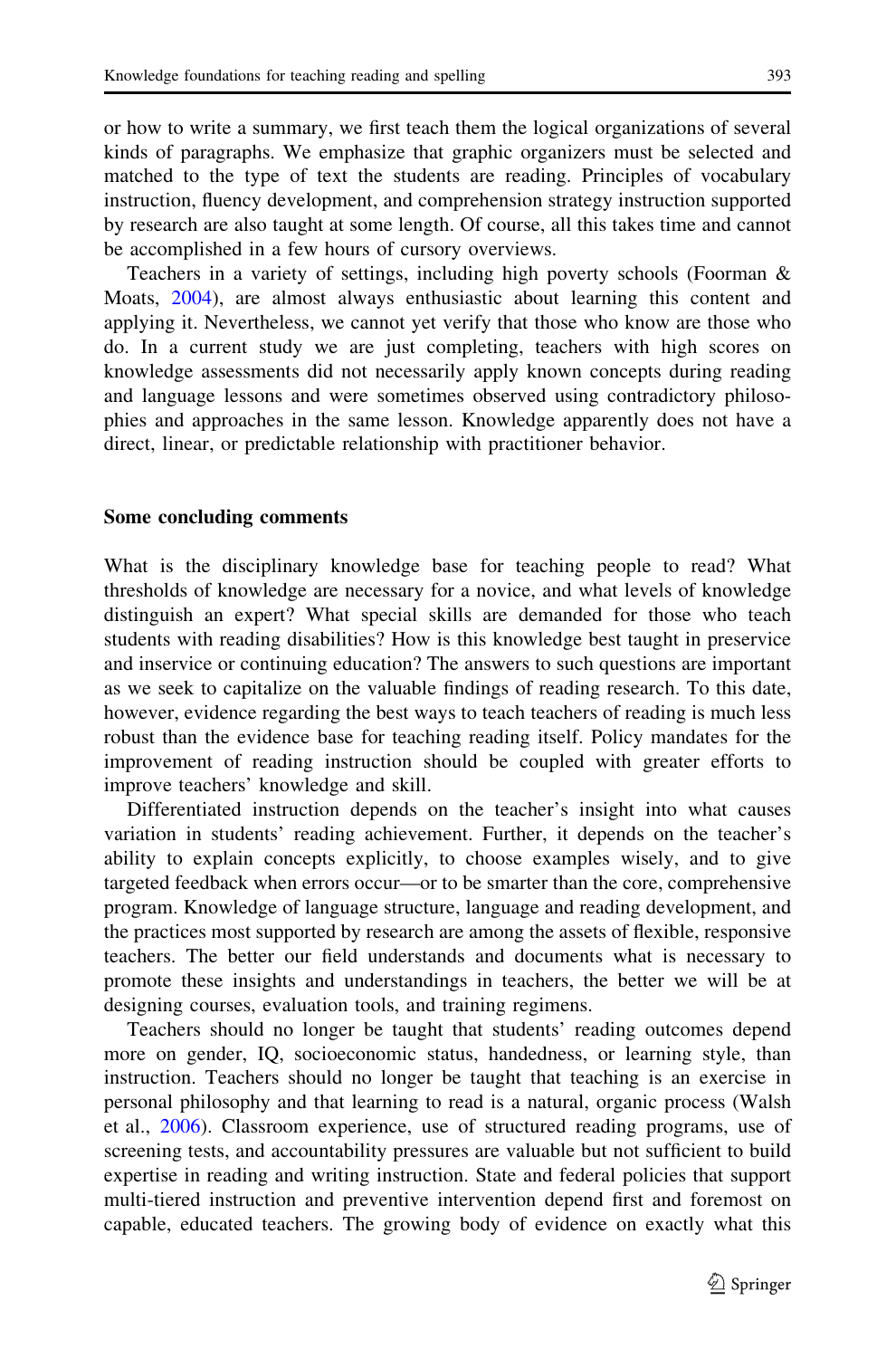means, including the papers in this journal, is a heartening development that deserves continuing research support.

### Appendix

Teacher knowledge survey

Percentage of 139 licensed, practicing primary grade teachers who earned correct scores on the item is in parentheses to the right. Correct responses are italicized.

Items 1–5: How many spoken syllables are in each word?

| 1. | nationality |  |   | (95%) |
|----|-------------|--|---|-------|
| 2. | enabling    |  |   | (95%) |
| 3. | incredible  |  |   | (95%) |
| 4. | shirt       |  |   | (87%) |
| 5. | cleaned     |  | 4 | (69%) |

#### 6. A syllable is: (50%)

- a. the same as a rime
- b. a unit of speech organized around a vowel sound
- c. a sequence of letters that includes one or more vowel letters
- d. equivalent to a morpheme

| 7.  | straight | 2 | 3 | 4              | O          | (33%) |
|-----|----------|---|---|----------------|------------|-------|
| 8.  | explain  | 2 | 3 | 4              | O          | (1%)  |
| 9.  | lodged   | 2 | 3 | 4              | O          | (45%) |
| 10. | know     | 2 | 3 | $\overline{4}$ | $\circ$    | (68%) |
| 11. | racing   | 2 | 3 | 4              | 6          | (13%) |
| 12. | eighth   |   | 3 | $\overline{4}$ | $\epsilon$ | (75%) |

Items 7–12: How many phonemes or distinct speech sounds are in each word?

13. Which of the following words has a prefix? Pick one. (9%)

- a. missile
- b. distance
- c. commit
- d. interest
- e. furnish

14. Which of the following words has an adjective suffix? Pick one. (7%)

- a. natural
- b. apartment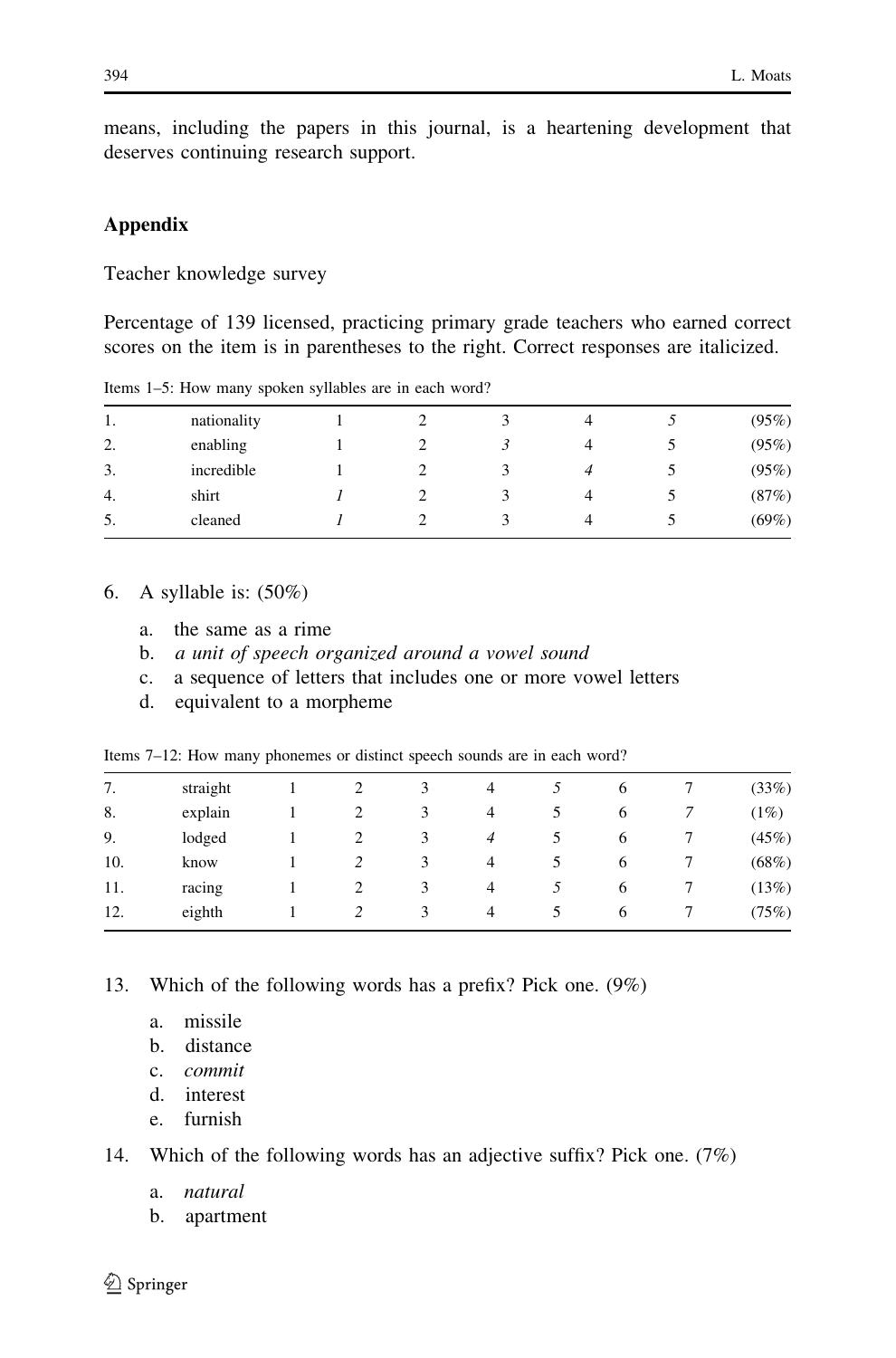- c. city
- d. encircle
- e. emptiness
- 15. Which word has a schwa (/ $\sigma$ /)? (55%)
	- a. eagerly
	- b. prevent
	- c. definition
	- d. formulate
	- e. story
- 16. If a student spells the word ''electricity'' as ''elektrisuty'' which of the following is most likely true? (47%)
	- a. The student does not know sound-symbol correspondence.
	- b. The student has a poor ear for the sounds in our language.
	- c. The student does not know the base word and suffix from which the word ''electricity'' was constructed.
	- d. The student has a poor visual memory.
	- e. All of the above.
- 17. The /k/ sounds in lake and lack are spelled differently. Why is lack spelled with ck? (52%)
	- a. The /k/ sound ends the word.
	- b. The word is a verb.
	- c. ck is used immediately after a short vowel.
	- d. c and k produce the same sound.
	- e. There is no principle or rule to explain this.
- 18. Why is there a double n in stunning? (50%)
	- a. Because the word ends in a single consonant preceded by a single vowel, and the ending begins with a vowel.
	- b. Because the final consonant is always doubled when adding -ing.
	- c. Because the letter u has many different pronunciations.
	- d. Because the consonant n is not well articulated and needs to be strengthened.
	- e. There is no principle or rule to explain this.
- 19. A student writes: ''I have finely finished my math project.'' Her misspelling of the word finally most likely indicates that she: (42%)
	- a. is not attentive to the sounds in the word.
	- b. does not know basic letter-sound relations.
	- c. has not matched spelling to the meaningful parts (morphemes) of the word.
	- d. has a limited vocabulary.
	- e. has a limited knowledge of sight words.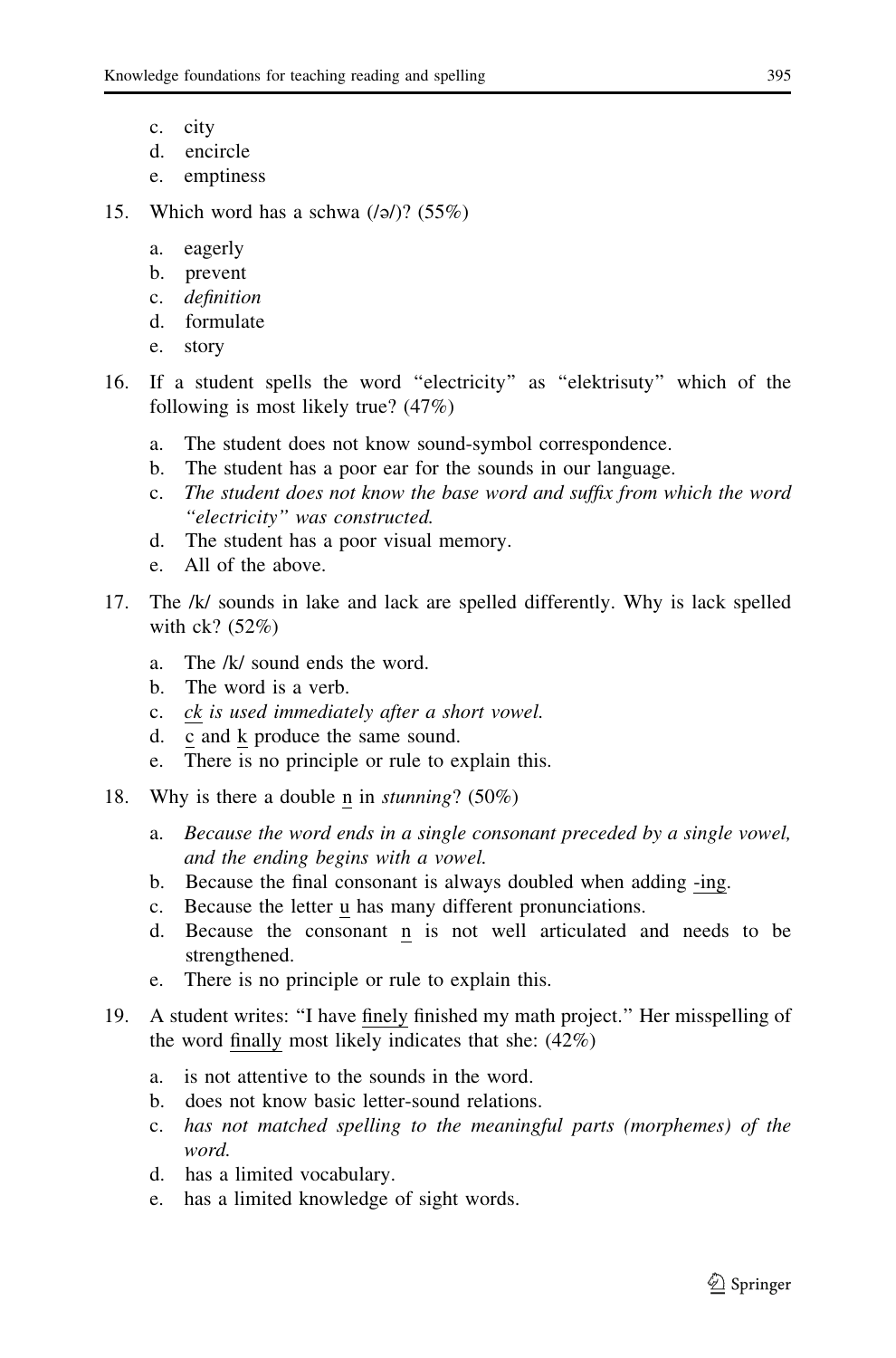- <span id="page-17-0"></span>20. Which of the following is a feature of English spelling? (10%)
	- a. A silent e at the end of a word always makes the vowel long.
	- b. Words never end in the letters " $i$ " and " $v$ ."
	- c. When two vowels go walking, the first one does the talking.
	- d. A closed syllable must begin with a consonant.
	- e. All of the above.

Part 2—True or False

- 21. Students must be able to orally segment and blend the phonemes in complex syllables before they can benefit from instruction in letter-sound correspondence. (F) (72%)
- 22. If a student is ''glued to print'', reading slowly word-by-word, the student should be told to read faster and to stop spending so much effort to decode. (F) (80%)
- 23. Screening at the end of kindergarten can be efficient, reliable, and valid for predicting a child's silent passage reading comprehension at the end of 3rd grade. (T) (39%)
- 24. The best remedy for a weakness in nonsense word reading is lots of practice reading nonsense words. (F) (65%)
- 25. Timed letter naming on DIBELS is a good risk-indicator for later reading comprehension. (T) (64%)
- 26. Phonological awareness exercises should always include letters or print. (F) (57%)
- 27. A closed syllable always begins with a consonant. (F) (36%)

## **References**

Adams, M. J. (1990). Beginning to read: Thinking and learning about print. Cambridge, MA: MIT Press. Baddeley, A. D., Gathercole, S., & Papagno, C. (1998). The phonological loop as a language learning

- device. Psychological Review, 105, 58–173. doi:[10.1037/0033-295X.105.1.158.](http://dx.doi.org/10.1037/0033-295X.105.1.158)
- Berninger, V., & Richards, T. (2002). Brain literacy for educators and psychologists. Amsterdam, The Netherlands: Academic Press.
- Biemiller, A. (1999). Language and reading success. Newton Upper Falls, MA: Brookline Books.
- Blachman, B. A., Schatschneider, C., Fletcher, J. M., Francis, D. J., Clonan, S. M., Shaywitz, B. A., et al. (2004). Effects of intensive reading remediation for second and third graders. Journal of Educational Psychology, 96, 444–461. doi:[10.1037/0022-0663.96.3.444.](http://dx.doi.org/10.1037/0022-0663.96.3.444)
- Bos, C., Mather, N., Dickson, S., Podhajski, B., & Chard, D. (2001). Perceptions and knowledge of preservice and inservice educators about early reading instruction. Annals of Dyslexia, 51, 97–120. doi[:10.1007/s11881-001-0007-0](http://dx.doi.org/10.1007/s11881-001-0007-0).
- Bos, C., Mather, N., Narr, R., & Babur, N. (1999). Interactive, collaborative professional development in early reading instruction: Supporting the balancing act. Learning Disabilities Research & Practice, 14, 215–226. doi:[10.1207/sldrp1404\\_4](http://dx.doi.org/10.1207/sldrp1404_4).
- Connor, C. M., Morrison, F. J., & Katch, L. E. (2004). Beyond the reading wars: Exploring the effect of child-instruction interactions on growth in early reading. Scientific Studies of Reading, 8, 305–336. doi[:10.1207/s1532799xssr0804\\_1.](http://dx.doi.org/10.1207/s1532799xssr0804_1)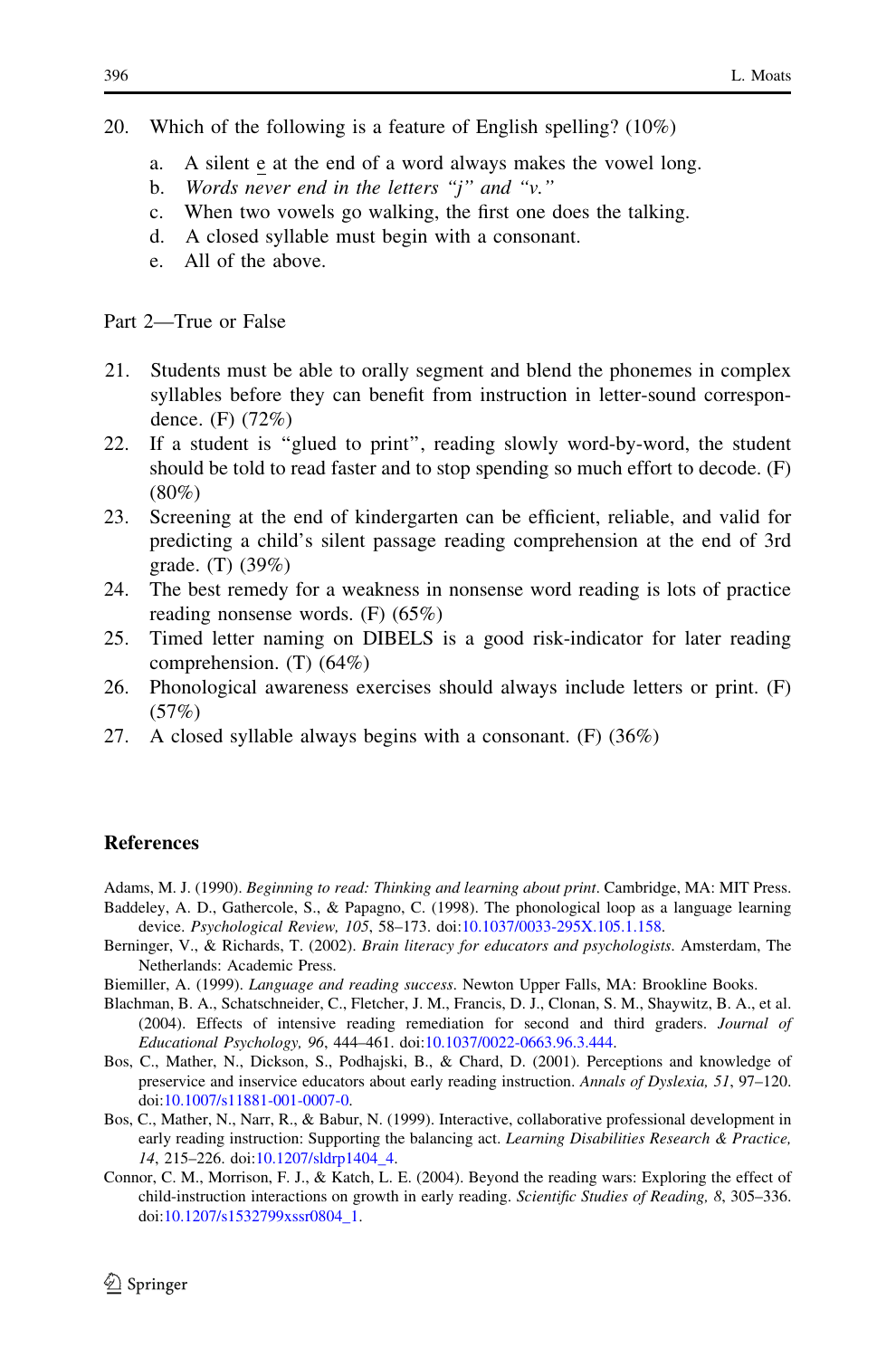- <span id="page-18-0"></span>Crawford, E. C., & Torgesen, J. K. (July 2006). Teaching all children to read: Practices from Reading First schools with strong intervention outcomes. Presented at the Florida Principal's Leadership Conference. Retrieved March, 2008, from [http://www.fcrr.org/science/sciencePresentationscrawford.htm.](http://www.fcrr.org/science/sciencePresentationscrawford.htm)
- Cunningham, A., & Stanovich, K. (1991). Tracking the unique effects of print exposure in children: Associations with vocabulary, general knowledge, and spelling. Journal of Educational Psychology, 83, 264–274. doi:[10.1037/0022-0663.83.2.264.](http://dx.doi.org/10.1037/0022-0663.83.2.264)
- Cunningham, A. E., Perry, K. E., Stanovich, K. E., & Stanovich, P. J. (2004). Disciplinary knowledge of K-3 teachers and their knowledge calibration in the domain of early literacy. Annals of Dyslexia, 54, 139–167. doi:[10.1007/s11881-004-0007-y.](http://dx.doi.org/10.1007/s11881-004-0007-y)
- Denton, C., Foorman, B. R., & Mathes, G. G. (2003). Schools that ''Beat the Odds'': Implications for reading instruction. Remedial and Special Education, 24, 258–261. doi:[10.1177/074193250302400](http://dx.doi.org/10.1177/07419325030240050101) [50101.](http://dx.doi.org/10.1177/07419325030240050101)
- EdSource. (2003). California's lowest performing schools: Who they are, the challenges they face, and how they're improving. Palo Alto, California: EdSource.
- Ehri, L., & Snowling, M. (2004). Developmental variation in word recognition. In A. C. Stone, E. R. Silliman, B. J. Ehren, & K. Apel (Eds.), Handbook of language and literacy: Development and disorders (pp. 443–460). New York: Guilford Press.
- Ehri, L. C., Nunes, S. R., Willows, D., Schuster, B., Yaghoub-Zadeh, Z., & Shanahan, T. (2001). Phonemic awareness instruction helps children to read: Evidence from the National Reading Panel's meta-analysis. Reading Research Quarterly, 3, 250–257. doi:[10.1598/RRQ.36.3.2.](http://dx.doi.org/10.1598/RRQ.36.3.2)
- Fletcher, J., Lyon, G. R., Fuchs, L., & Barnes, M. A. (2007). Learning disabilities: From identification to intervention. New York: Guilford Press.
- Foorman, B. R., & Moats, L. C. (2004). Conditions for sustaining research-based practices in early reading instruction. Remedial and Special Education, 25, 51–60. doi:[10.1177/074193250402500](http://dx.doi.org/10.1177/07419325040250010601) [10601.](http://dx.doi.org/10.1177/07419325040250010601)
- Foorman, B. R., Schatschneider, C., Eakin, M. N., Fletcher, J. M., Moats, L. C., & Francis, D. J. (2006). The impact of instructional practices in grades 1 and 2 on reading and spelling achievement in high poverty schools. Contemporary Educational Psychology, 31, 1–29.
- Fuchs, D., & Fuchs, L. S. (2006). Introduction to response to intervention: What, why, and how valid is it? Reading Research Quarterly, 41, 93–99. doi:[10.1598/RRQ.41.1.4](http://dx.doi.org/10.1598/RRQ.41.1.4).
- Fuchs, D., Mock, D., Morgan, P., & Young, C. (2003). Responsiveness-to-intervention: Definitions, evidence, and implications for the learning disabilities construct. Learning Disabilities Research  $\&$ Practice, 18, 157–171. doi[:10.1111/1540-5826.00072.](http://dx.doi.org/10.1111/1540-5826.00072)
- Good, R., & Kaminski, R. (2005). Dynamic indicators of basic early literacy skills (6th ed.). Longmont, CO: Sopris West Educational Services.
- Grace, K. (2006). Phonics and spelling through phoneme-grapheme mapping. Longmont, CO: Sopris West Educational Services.
- Graves, M. (2006). The vocabulary book: Learning and instruction. New York: Teachers College Press, Columbia University.
- Hart, B., & Risley, T. (1995). Meaningful differences in the everyday experience of young American children. Baltimore: Paul H. Brookes.
- Hess, F. M., Rotherham, A. J., & Walsh, K. (Eds.). (2004). Introduction. A qualified teacher in every classroom? Appraising old answers and new ideas (pp. 1–9). Cambridge, MA: Harvard Education Press.
- Hill, H. B. (2000). Literacy instruction in teacher education: A comparison of teacher education in Australia, New Zealand, and the United States of America. Unpublished doctoral dissertation, Columbia University, Teachers College, New York.
- Hogan, T. P., Catts, H. W., & Little, T. D. (2005). The relationship between phonological awareness and reading: Implications for the assessment of phonological awareness. Language, Speech, and Hearing Services in Schools, 36, 285–293. doi[:10.1044/0161-1461\(2005/029\).](http://dx.doi.org/10.1044/0161-1461(2005/029))
- Hooper, S., Swartz, C., Wakely, M., deKruif, R., & Montgomery, J. (2002). Executive functions in elementary school children with and without problems in written expression. Journal of Learning Disabilities, 35, 57–68. doi[:10.1177/002221940203500105.](http://dx.doi.org/10.1177/002221940203500105)
- Joshi, M. (2005). Response to intervention based on the componential model of reading. In S. O. Richardson & J. W. Gilger (Eds.), Research-based education and intervention: What we need to know (pp. 45–65). Baltimore: International Dyslexia Association.
- Lovett, M. W., Lacerenza, L., Murphy, D., Steinbach, K. A., DePalma, M., & Frijters, J. C. (2005). The importance of multi-component interventions for children and adolescents who are struggling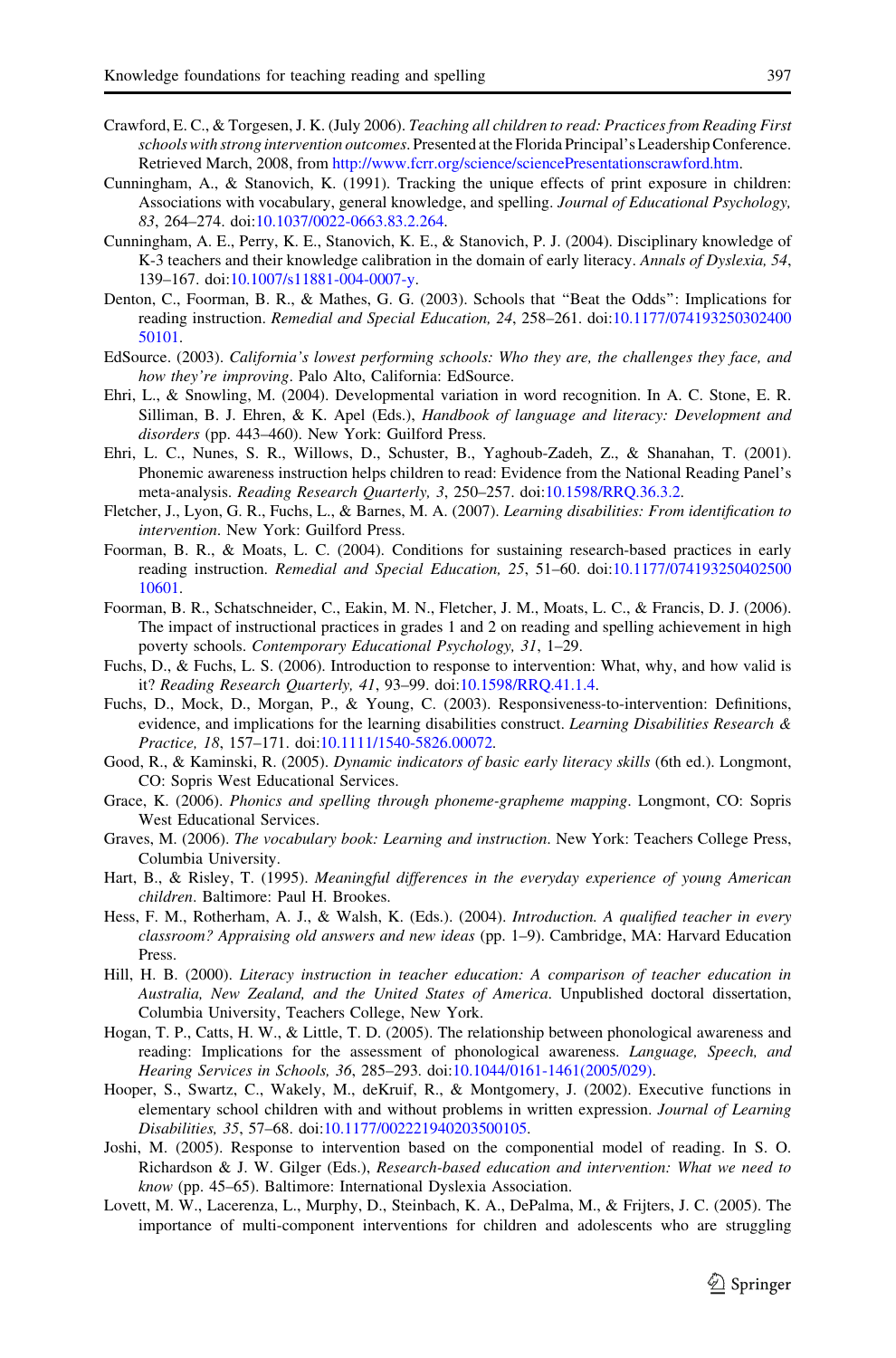<span id="page-19-0"></span>readers. In S. O. Richardson & J. Gilger (Eds.), Research-based education and intervention: What we need to know (pp. 67-102). Baltimore, MD: International Dyslexia Association.

- Mather, N., Bos, C., & Babur, N. (2001). Perceptions and knowledge of preservice and inservice teachers about early literacy instruction. Journal of Learning Disabilities, 4, 471–482.
- Mathes, P. G., Denton, C. A., Fletcher, J. M., Anthony, J. L., Francis, D. J., & Schatschneider, C. (2005). An evaluation of two reading interventions derived from diverse models. Reading Research Quarterly, 40, 148–182. doi:[10.1598/RRQ.40.2.2.](http://dx.doi.org/10.1598/RRQ.40.2.2)
- McCardle, P., & Chhabra, V. (2004). The voice of evidence in reading research. Baltimore: Paul H. Brookes.
- McCutchen, D., Abbott, R. D., Green, L. B., Beretvas, S. N., Cox, S., Potter, N. S., et al. (2002a). Beginning literacy: Links among teacher knowledge, teacher practice, and student learning. Journal of Learning Disabilities, 35, 69–86. doi:[10.1177/002221940203500106](http://dx.doi.org/10.1177/002221940203500106).
- McCutchen, D., Harry, D. R., Cunningham, A. E., Cox, S., Sidman, S., & Covill, A. E. (2002b). Reading teachers' content knowledge of children's literature and phonology. Annals of Dyslexia, 52, 207– 228. doi[:10.1007/s11881-002-0013-x.](http://dx.doi.org/10.1007/s11881-002-0013-x)
- Mehta, P., Foorman, B. R., Branum-Martin, L., & Taylor, W. P. (2005). Literacy as a unidimensional multilevel construct: Validation, sources of influence, and implications in a longitudinal study in grades 1–4. Scientific Studies of Reading, 9, 85–116. doi[:10.1207/s1532799xssr0902\\_1.](http://dx.doi.org/10.1207/s1532799xssr0902_1)
- Moats, L. C. (1994). The missing foundation in teacher education: Knowledge of the structure of spoken and written language. Annals of Dyslexia, 44, 81–102. doi:[10.1007/BF02648156](http://dx.doi.org/10.1007/BF02648156).
- Moats, L. C. (1995). The missing foundation in teacher education. American Educator, 19(9), 43–51.
- Moats, L. C. (1999). Teaching reading is rocket science. Washington, DC: American Federation of Teachers.
- Moats, L. C. (2000). Speech to print: Language essentials for teachers. Baltimore: Paul H. Brookes.
- Moats, L. C. (2007) Final report of the LETRS CD-Rom efficacy study. Technical report available from Sopris West Educational Services. [www.sopriswest.com.](http://www.sopriswest.com)
- Moats, L. C., & Foorman, B. R. (2003). Measuring teachers' content knowledge of language and reading. Annals of Dyslexia, 53, 23–45. doi:[10.1007/s11881-003-0003-7](http://dx.doi.org/10.1007/s11881-003-0003-7).
- Moats, L. C., & Foorman, B. R. (2008). Literacy achievement in the primary grades in high-poverty schools. In S. Neuman (Ed.), Educating the other America: Top experts tackle poverty, literacy, and achievement in our schools (pp. 91–111). Baltimore: Paul H. Brookes Publishing.
- Moats, L. C., Foorman, B. R., & Taylor, W. P. (2006). How quality of writing instruction impacts highrisk fourth graders' writing. Reading and Writing: An Interdisciplinary Journal, 19, 363–391. doi[:10.1007/s11145-005-4944-6](http://dx.doi.org/10.1007/s11145-005-4944-6).
- National Association of State Directors of Special Education (NASDSE), Inc.(2006). Response to intervention: Policy considerations and implementation. Alexandria, VA: Author. Retrieved March, 2008, from [www.nasde.org.](http://www.nasde.org)
- National Institutes of Child Health and Human Development. (2000). Report of the National Reading Panel: Teaching children to read—an evidence-based assessment of the scientific research literature on reading and its implications for reading instruction. Bethesda, MD: NICHD, National Institutes of Health.
- O'Connor, R. (1999). Teachers learning ladders to literacy. Learning Disabilities Research & Practice, 14, 203–214. doi:[10.1207/sldrp1404\\_2](http://dx.doi.org/10.1207/sldrp1404_2).
- Olson, R. (2004). SSSR, environment, and genes. Scientific Studies of Reading, 8, 111–124. doi[:10.1207/](http://dx.doi.org/10.1207/s1532799xssr0802_1) [s1532799xssr0802\\_1](http://dx.doi.org/10.1207/s1532799xssr0802_1).
- Perfetti, C. (2007). Reading ability: Lexical quality to comprehension. Scientific Studies of Reading, 11, 357–383.
- Rayner, K., Foorman, B. F., Perfetti, C. A., Pesetsky, D., & Seidenberg, M. S. (2001). How psychological science informs the teaching of reading. Psychological Science in the Public Interest, 2, 31-74. doi[:10.1111/1529-1006.00004.](http://dx.doi.org/10.1111/1529-1006.00004)
- Roehrig, A. D., Duggar, S. W., Moats, L. C., Glover, M., & Mincey, B. (2008). When teachers work to use progress monitoring data to inform literacy instruction: Identifying potential supports and challenges. Remedial and Special Education, 29(6), 364–382.
- Scarborough, H. S., & Brady, S. A. (2002). Toward a common terminology for talking about speech and reading: A glossary of the 'phon' words and some related terms. Journal of Literacy Research, 34, 299–334. doi:[10.1207/s15548430jlr3403\\_3.](http://dx.doi.org/10.1207/s15548430jlr3403_3)
- Snow, C. E., Griffin, P., & Burns, S. M. (Eds.). (2005). Knowledge to support the teaching of reading: Preparing teachers for a changing world. San Francisco: Jossey-Bass.